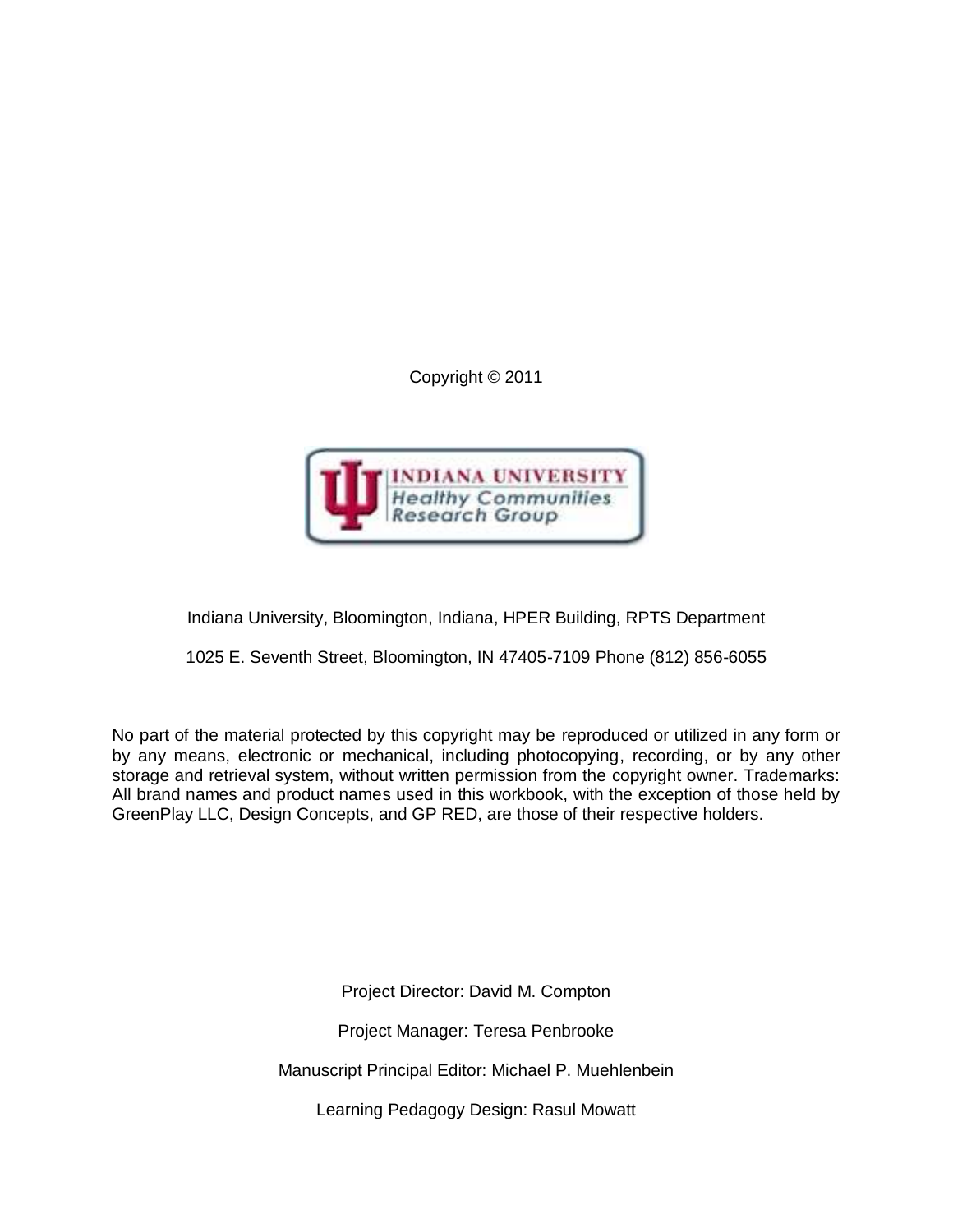## **Table of Contents**

| By David M. Compton (Indiana University), Michael P. Muehlenbein (Indiana University) |
|---------------------------------------------------------------------------------------|
|                                                                                       |
| By David M. Compton (Indiana University)                                              |
|                                                                                       |
| By David M. Compton (Indiana University), Teresa Penbrooke (GreenPlay LLC)            |
| Introduction to the Healthy Communities workshop, and contact information7            |
| By David M. Compton (Indiana University)                                              |
|                                                                                       |
|                                                                                       |
|                                                                                       |

# **PART A: THE FOUNDATIONS FOR A HEALTHY COMMUNITY**

| <b>Section 1</b><br>.10                                                                                                                                                                                                     |
|-----------------------------------------------------------------------------------------------------------------------------------------------------------------------------------------------------------------------------|
| Healthy communities: A public parks and recreation imperative<br>By David M. Compton (Indiana University), Michael P. Muehlenbein (Indiana University,                                                                      |
| <b>Section 2</b><br>.15<br>The public health imperative: Promoting health and preventing lifestyle-related illness<br>and disease                                                                                           |
| By Terrance Robertson (Northwest Missouri State University), Matthew Symonds<br>(Northwest Missouri State University), Michael P. Muehlenbein (Indiana University)                                                          |
| .27<br><b>Warrant for agency action</b><br>By Fernando Ona (Indiana University), Shanna Saubert (Indiana University)                                                                                                        |
| .32                                                                                                                                                                                                                         |
| Healthy communities: A rationale for surveillance<br>By Shanna Saubert (Indiana University), Michael P. Muehlenbein (Indiana University)                                                                                    |
| <b>Section 5</b><br>.39<br>Repositioning of parks and recreation<br>By Teresa Penbrooke (GreenPlay LLC), Paula McDevitt, (Bloomington Parks and<br>Recreation Department), Mick Renneisen (Bloomington Parks and Recreation |
| Department)<br>Summary of learning for Part A.<br>.46<br>By Rasul Mowatt (Indiana University)                                                                                                                               |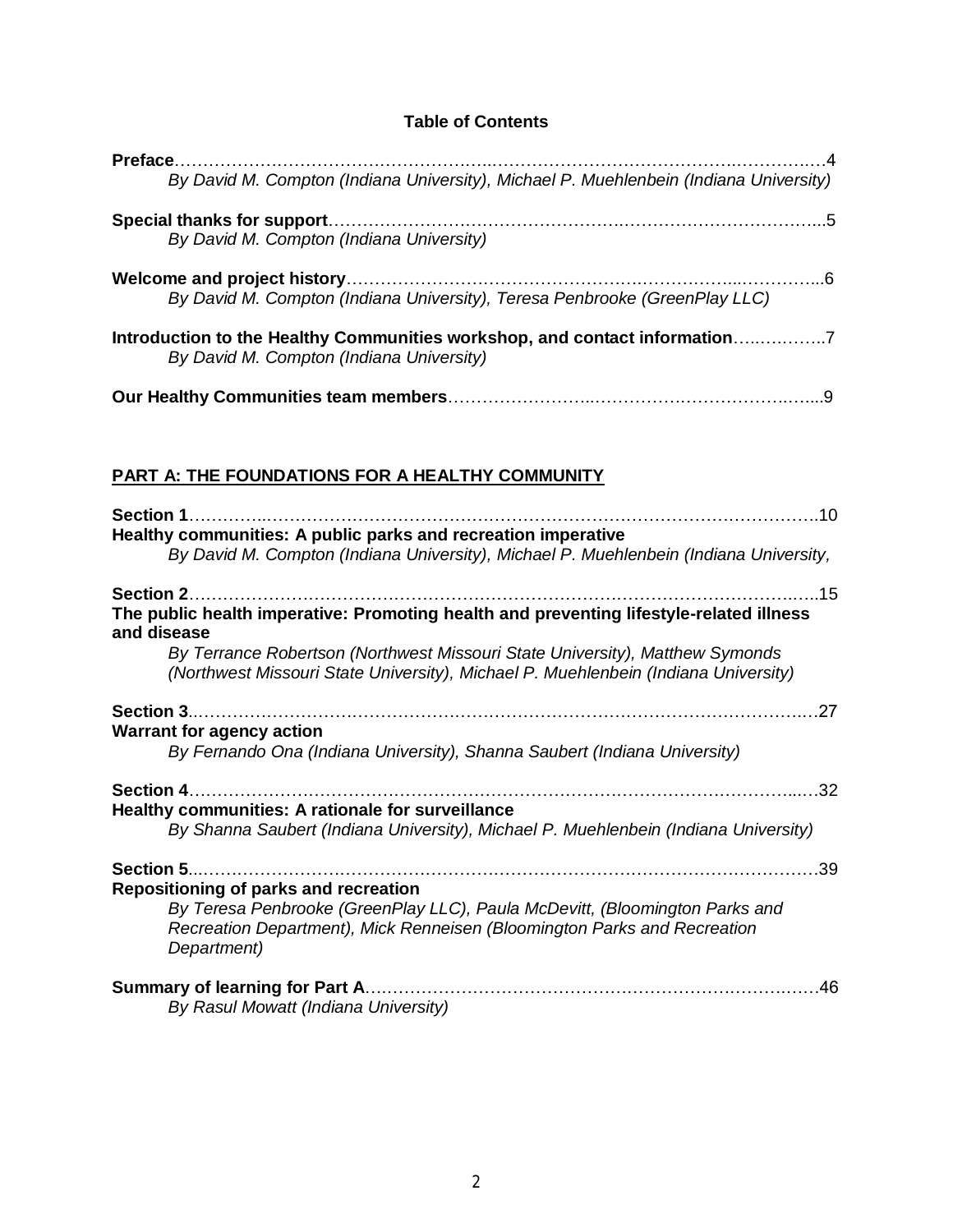# **PART B: WHAT YOUR AGENCY NEEDS TO KNOW, COLLECT AND MANAGE**

| <b>Community systems analysis</b><br>By Craig Ross (Indiana University)                                                                |     |
|----------------------------------------------------------------------------------------------------------------------------------------|-----|
| <b>Policy analysis</b><br>By David M. Compton (Indiana University)                                                                     |     |
|                                                                                                                                        |     |
| <b>Funding source analysis</b><br>By Craig Ross (Indiana University), Paula McDevitt, (Bloomington Parks and Recreation<br>Department) |     |
| <b>Inventory of assets</b><br>By Teresa Penbrooke (GreenPlay LLC), Rob Layton (Design Concepts)                                        | .82 |
| Section 10<br><b>Inventory of affordances</b><br>By Teresa Penbrooke (GreenPlay LLC)                                                   | .92 |
| By Rasul Mowatt (Indiana University)                                                                                                   |     |

## **PART C: PLANNING FOR THE HEALTHY COMMUNITY**

| Planning approaches and the GRASP® system<br>By Teresa Penbrooke (GreenPlay LLC), Rob Layton (Design Concepts)                                                                                  |
|-------------------------------------------------------------------------------------------------------------------------------------------------------------------------------------------------|
| 110<br><b>Section 12????</b><br>STELLA system modeling and simulation, and application to the obesity issue among 10<br>to 14 year old youth                                                    |
| By Kiboum Kim (Indiana University), Jennifer Piatt (Indiana University)                                                                                                                         |
|                                                                                                                                                                                                 |
| Assembling and coding your information                                                                                                                                                          |
| By Kiboum Kim (Indiana University), David M. Compton (Indiana University)                                                                                                                       |
| 139                                                                                                                                                                                             |
| <b>Managing the healthy community</b>                                                                                                                                                           |
| By Jennifer Piatt (Indiana University), David M. Compton (Indiana University), Paula<br>McDevitt (Bloomington Parks and Recreation Department), Michael P. Muehlenbein<br>(Indiana University), |
| <b>Summary of learning for Part C.</b><br>By Rasul Mowatt (Indiana University)                                                                                                                  |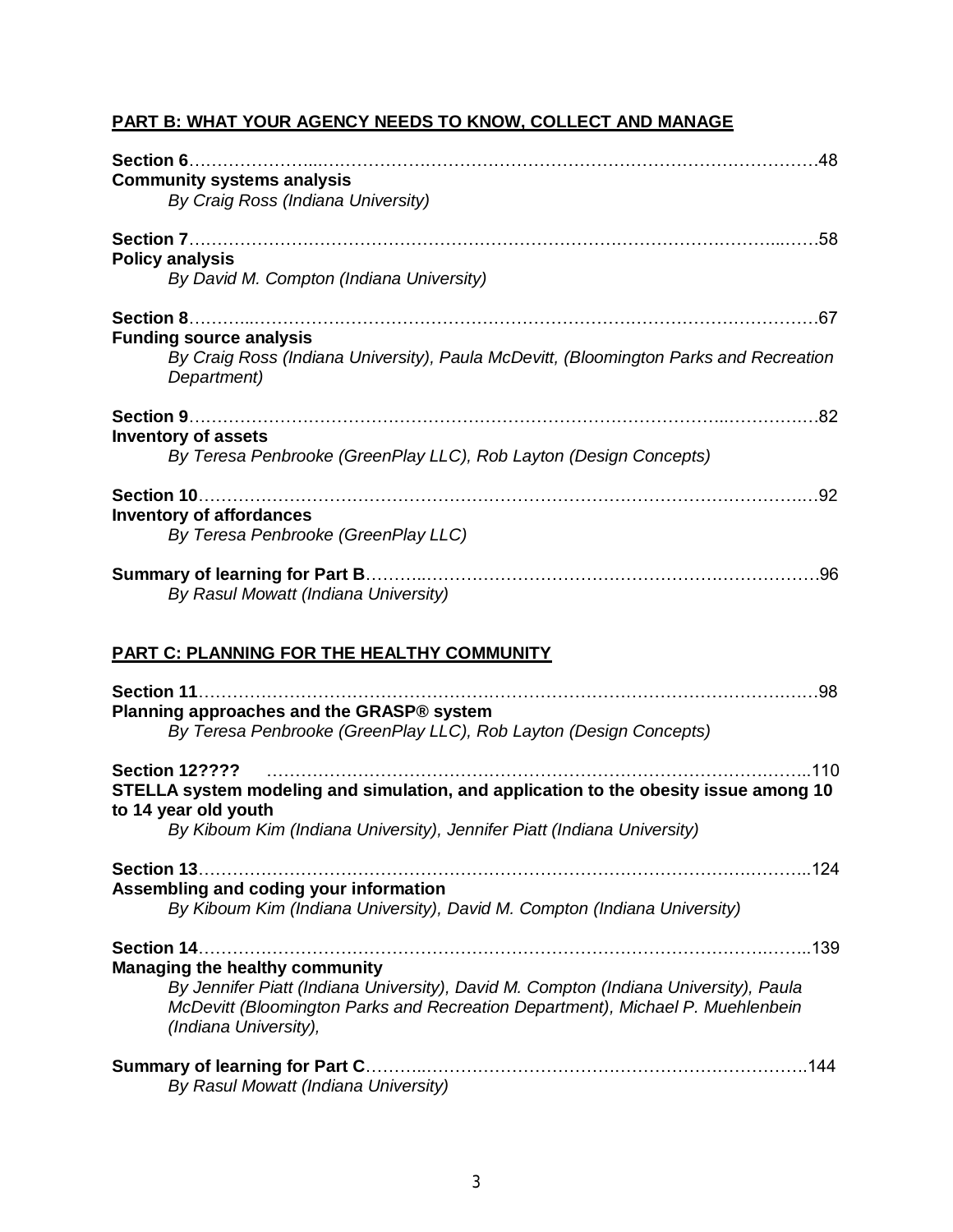## **Preface**

This workbook is the product of nearly two years of diligent work provided by a dedicated group of individuals who believe that public parks and recreation can contribute mightily to reducing lifestyle related chronic illness through intentional design, persistent surveillance, fundamental change in the delivery system, and vigilant oversight of the effects on people and their community.

We offer hope that by repositioning public parks and recreation agencies they can bear the fruit of what we all believe to be true – there is a relationship between what you do in your discretionary or leisure time and your health!

Indiana University is committed to bringing its resources to urban and rural agencies who can make a difference in preventing lifestyle related chronic illness.

dmc/mpm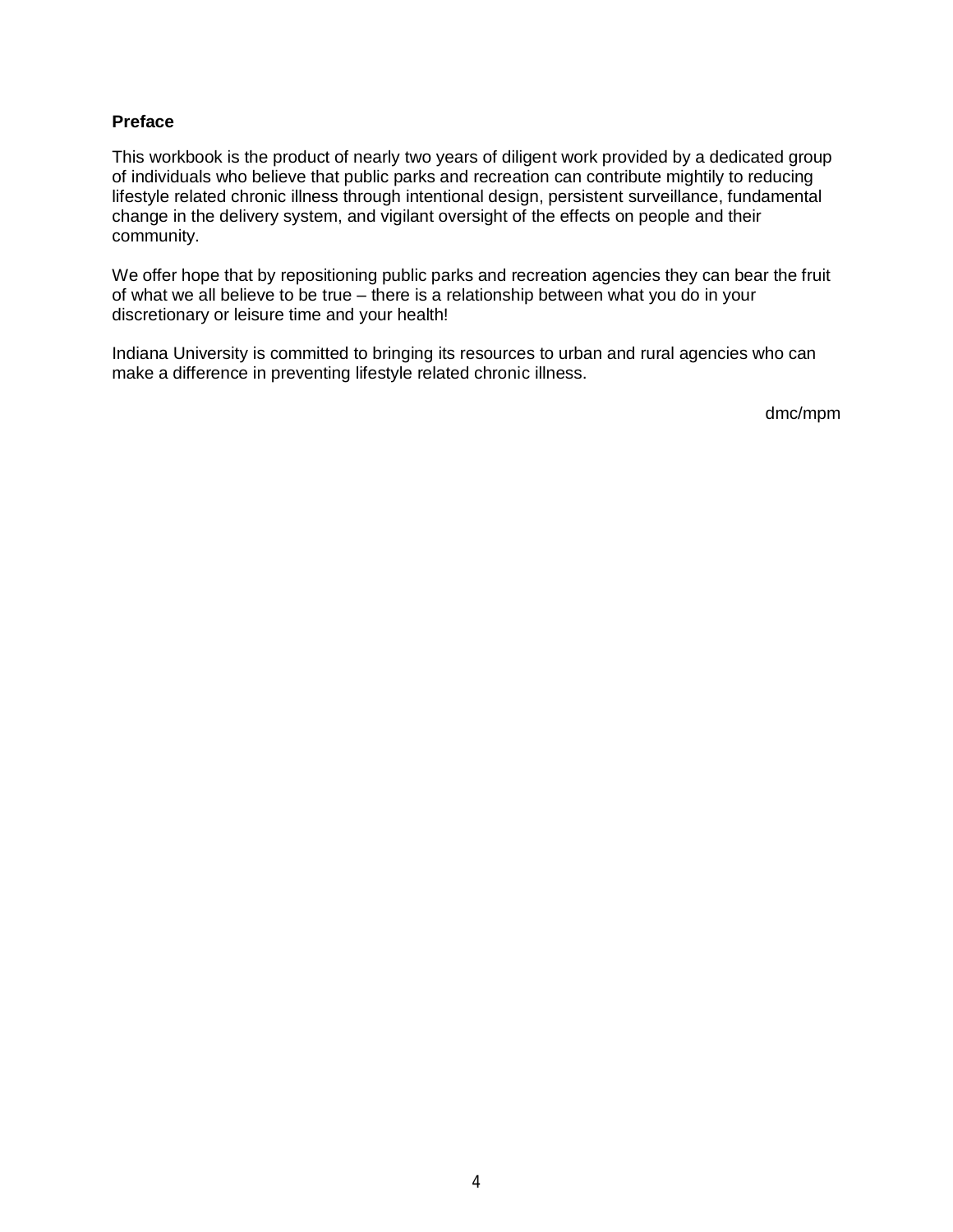#### **Special thanks for support**

Since the inception of this project in February 2009, there have been numerous individuals and agencies who have contributed to its success. Above all, funding through the Faculty Research Support Program (FRSP) from the Indiana University School of Health, Physical Education and Recreation was instrumental in the initial year of operations. Special thanks are extended to former Dean Robert Goodman and Associate Dean for Research Dr. David Koceja. Their confidence in the project from its outset is deeply appreciated.

We are indebted to the Indiana Parks and Recreation Association (IPRA) for their partnership in this endeavor from its inception. The Memorandum of Understanding with the IPRA has served to anchor our work specifically on municipal parks and recreation agencies.

Many individuals have been key to the success of the Healthy Communities Surveillance and Management Project™. Special commendation is extended to faculty at Indiana University Bloomington including Drs. Michael Muehlenbein (Anthropology), Fernando Ona (Environmental Health), Kiboum Kim, Craig Ross, Rasul Mowatt, and Jennifer Piatt (Recreation, Park and Tourism Studies). A special thanks is extended to Mrs. Teresa Penbrooke, Founder and CEO of GreenPlay LLC, and faculty and Co-Founder of GP RED, who has been a kindred spirit of hope throughout the project. She has also been keen to anchor our design to insure its application in the practice of planning. Of particular merit were the contributions of Mrs. Paula McDevitt and Mr. Mick Renneisen of the Bloomington Parks and Recreation Department. They opened their agency and provided us unfettered access to data, sources and people. We are deeply indebted to this outstanding team of professionals. Of particular note is the work of Shanna Saubert, my Graduate Research Assistant. Throughout the process she has been steadfast in maintaining our website, minutes of meetings, and handling any and all duties thrown her way. We are all indebted to her important contributions to this project.

Others who have contributed to the development of this innovative project include: Dr. Michael McGinnis (Political Science), Dr. Lloyd Kolbe, Dr. Jim Klaunig (Environmental Health), Alexia Franzidis, Tyler Hack, John Drew, Tom Orr, Deanna Davis, Rob Layton, Rachel Brenna, Hidemi DeHays, Andrew Nejad, Katie Byrd, Tirajeh Saadatzadeh, Sean Prall, Adeel Chaudhry, Lisa Becker, Cari Lewis, Sierra Stringfield, Ruth Gleason, Leslie Brinson and the staff at the Rhino's Youth Center, Banneker Community Center, St. Charles Catholic School, Bryan Park Pool, Mills Pool, Indiana University Outdoor Pool, Cascades Golf Course, Suburban Lanes Bowling and Classic Lanes Bowling, Bloomington. The parents and their children who participated in our Active Youth Survey are gratefully acknowledged.

dmc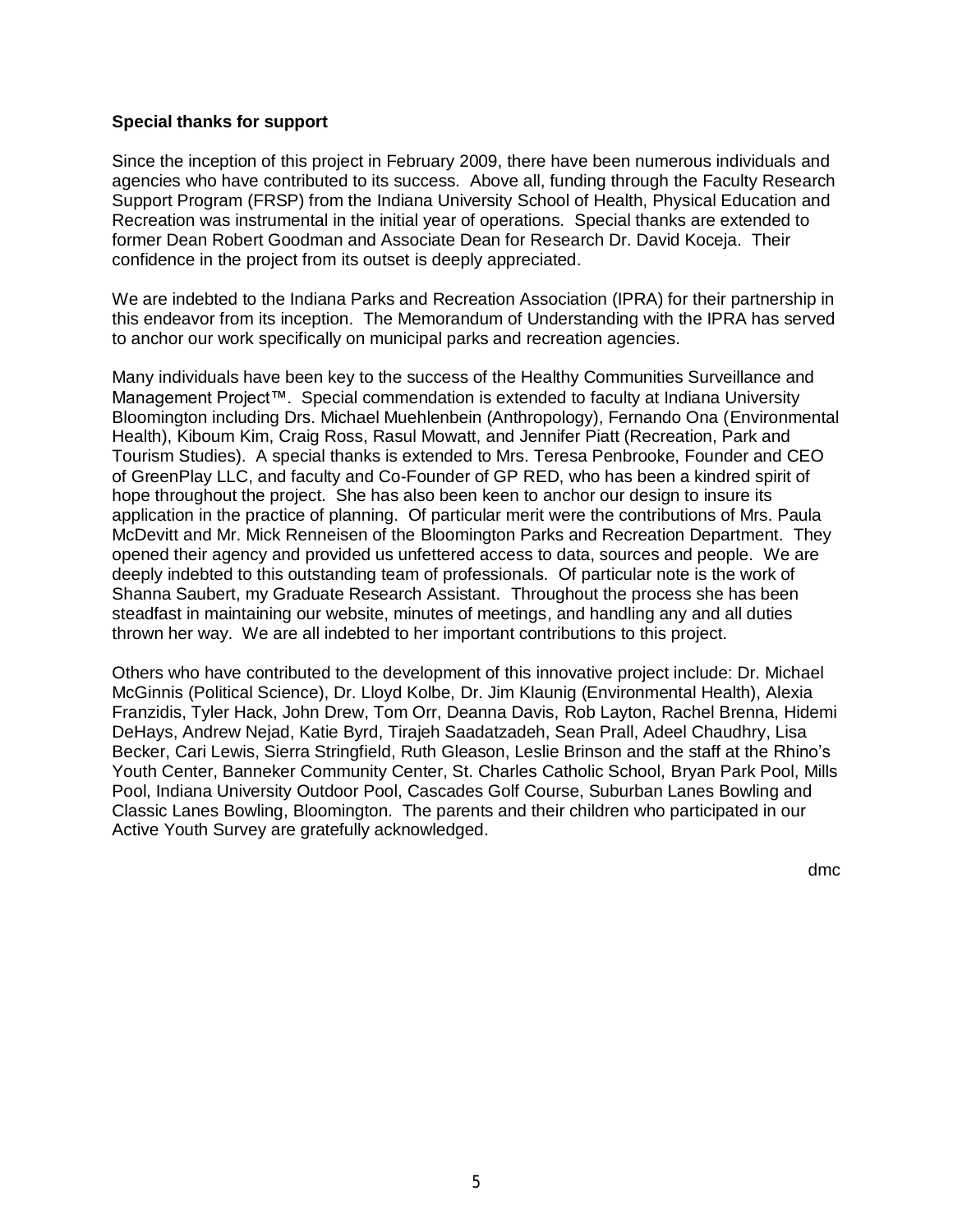## **Welcome and project history**

## *By David M. Compton (Indiana University), Teresa Penbrooke (GreenPlay LLC)*

In January 2009, Dr. Compton arrived at Indiana University and set forth on a research agenda that would elevate the context of a "healthy community" in relation to public parks and recreation. While the healthy communities movement nationally has been underway, there is a paucity of empirical evidence that public parks and recreation is a causal agent of change in the health and well-being of its citizens. As well, there is no existing structural mechanism that can serve as a platform for designing interventions to affect behavioral change in these departments. Our Healthy Communities Surveillance and Management Project™ was designed to address this major gap in managing public parks and recreation, to reposition itself as a major player in positive community health.

This applied research project brings together two critically important parts to affect practice. First, it utilizes a systems analysis approach to inventorying and cataloging data, and relies on systems modeling by building community relevant models via Stella 9.1 $^{\circ}$  software. This advanced software allows the project team to examine the influence of several variables on health outcomes. Of critical importance is the use of this software program as a tool to assisting managers in making informed decisions that affect desired behavioral, environmental, financial, or managerial outcomes. Managers who are making calculated and informed decisions are essential to increasing human capacities and improving health and well-being.

Second, our project advances the use of technology in planning for public parks and recreation agencies. Of particular importance are the geographic information systems, Composite Values Methodology, and the GRASP® system of community analysis used by GreenPlay LLC and Design Concepts.

The Healthy Communities Surveillance and Management Project™ timeline is as follows:

| January, 2009       | Inception of planning team                                                                                                                             |
|---------------------|--------------------------------------------------------------------------------------------------------------------------------------------------------|
| March, 2009         | Presentation by Dr. Compton to Utah Recreation and Park Association,<br>St. George, Utah                                                               |
| May, 2009           | Alpha model developed for review using five tiers approach                                                                                             |
| May-July, 2010      | Inventory and analyses if assets and affordances for Bloomington Parks<br>and Recreation Department                                                    |
| June-July, 2010     | Bloomington Active Youth Survey by Dr. Muehlenbein and team of<br>Researchers                                                                          |
| <b>August, 2010</b> | Presentation by Drs. Compton, Kim, Muehlenbein, Ross, & Robertson to<br>the World Leisure Congress in ChunCheon, South Korea                           |
| October, 2010       | Presentation by Dr. Compton & Mrs. Penbrooke to National Recreation<br>and Park Association Congress in Minneapolis, Minnesota                         |
| January, 2011       | Presentation by Drs. Kim, Muehlenbein, Ross, Miss Saubert, &<br>Mrs. Penbrooke to Indiana Parks and Recreation Association in<br>Indianapolis, Indiana |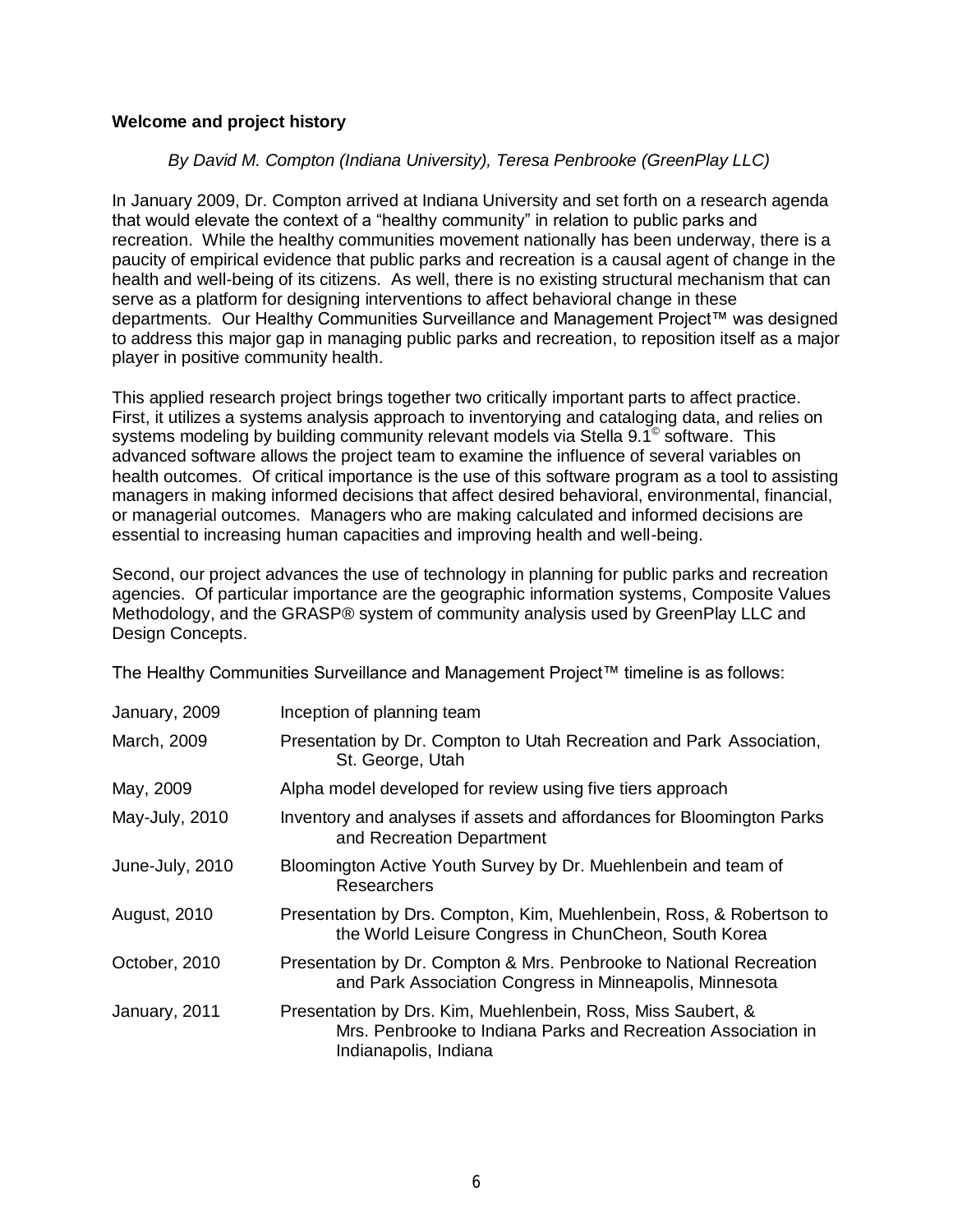## **Introduction to the Healthy Communities workshop**

### *By David M. Compton (Indiana University)*

Welcome to this workshop to explore the "Healthy Community" concept. This session aims to provide you with basic information that can serve as a starting point for repositioning your agency.

*Three levels of workshops.* Our approach is to offer three levels of workshops. This first level informational workshop is aimed at providing you with the basic rationale for repositioning your agency. A second level workshop would involve your agency becoming a *Beta* test site. Such a workshop is more intensive and includes training of select personnel to create a strategic focus, collect necessary data, and design your interventions for a period of 3-5 years. The third level workshop is focused on assisting your Healthy Communities Team in methods of surveillance, data management and analysis, and decision making strategies that will affect the desired behavioral outcomes of individuals and your community.

*Workshop format for today*. We will use several methods to convey information today. These include: lectures, check points (to insure you are getting what is being offered), case studies, audience dialog, and short exercises to anchor your learning.

There are three (3) distinct parts to this workshop. Each is labeled as Part A, B, or C.

*Part A: The foundations for a healthy community.* In this section you will focus on comprehending the role that parks and recreation can, and must play in your community as a "positive public health agency" to increase childhood physical activity and decrease obesity. You will see why this role is an imperative, you will learn how to create a warrant for your agency to act, and you will understand why behavior change is not immediate, but requires surveillance over time.

*Part B: What your agency needs to know, collect, and manage.* In this section you will focus on identifying information required for you to create a database from which to develop strategies, assemble and digest information. These are the essential five tiers of information all agencies should have in place so as effectively design strategies aimed at increasing the citizens' capacities to live healthier lives. Furthermore, this information will provide you with public health targets (i.e., groups and lifestyle related illnesses) that you can choose to address in your community, such as obesity.

*Part C: Planning and managing the Healthy Community.* In this last section you will be introduced to a system of analysis to document the effects of your managerial decisions as they relate to particular chronic illnesses, lifestyle behaviors, or levels of active engagement (physical, social, cognitive, or spiritual). You will begin to understand the complex (but simplified) relationships between variables, like the flow of funding, adding amenities or programs, and active youth engagement. You will be able to better simulate how managerial decisions can affect individual behaviors and community outcomes.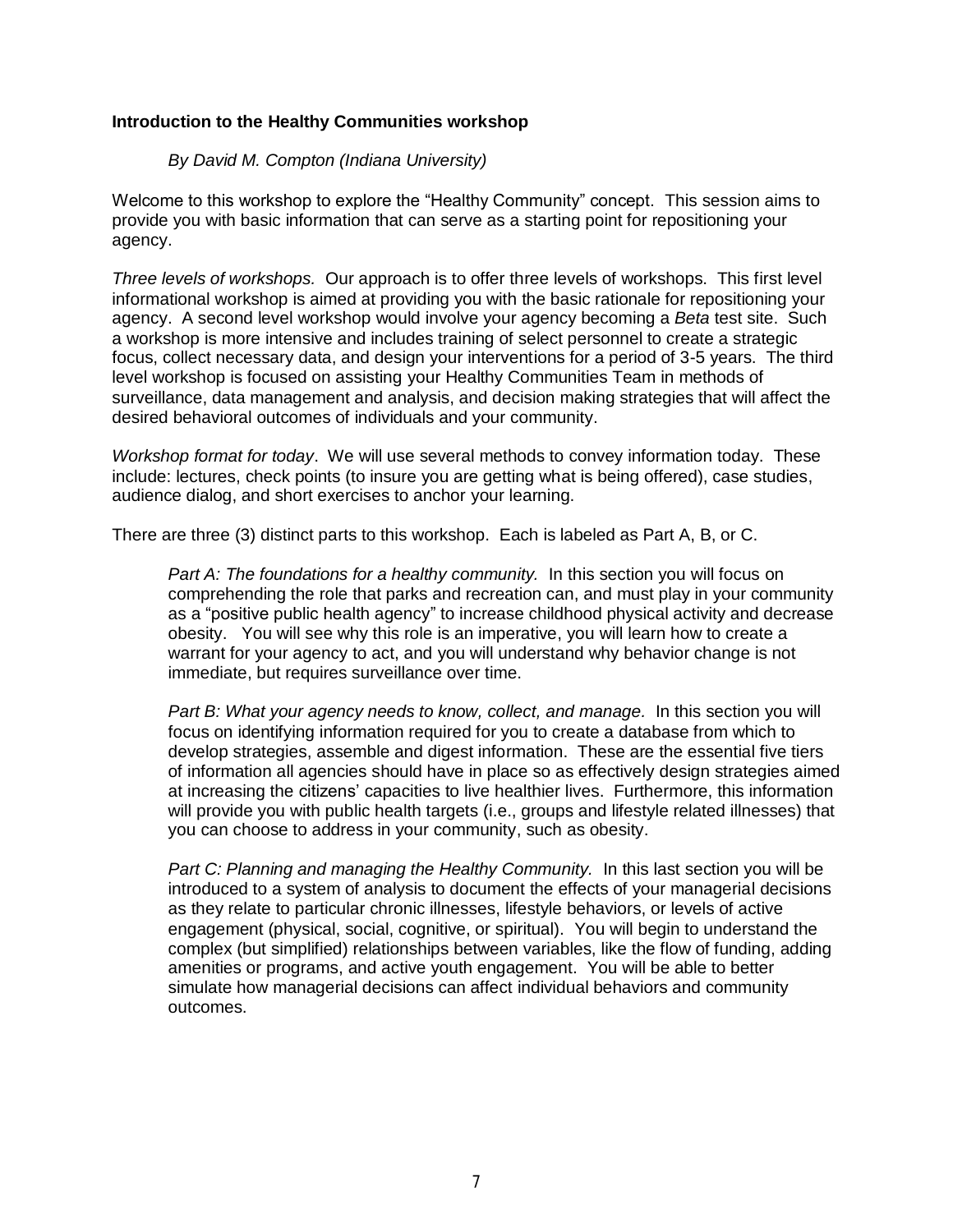## **Contact information**

To contact us regarding The Healthy Communities Surveillance and Management Project™, to arrange other training workshops, professional presentation, joint preparation of grants for research, training or community development, or just to obtain more information, please direct your correspondence to one the following individuals:

Dr. David M. Compton: (812) 856-6055, [compton@indiana.edu](mailto:compton@indiana.edu)

Mrs. Teresa Penbrooke: (303) 870-3884, [tpenbroo@indiana.edu](mailto:tpenbroo@indiana.edu)

Dr. Michael Muehlenbein: (812) 855-2040, [mpm1@indiana.edu](mailto:mpm1@indiana.edu)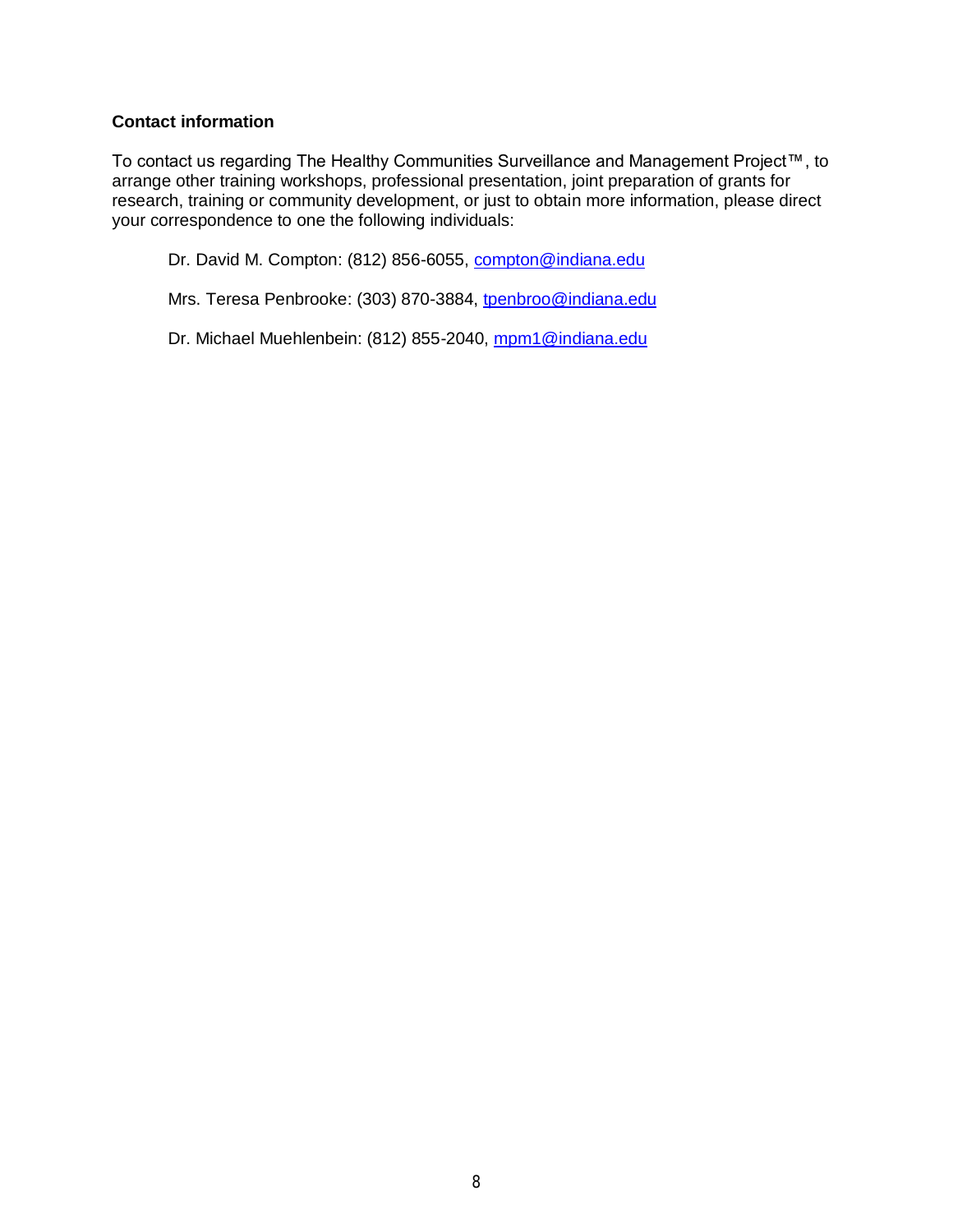Ewing, R., Schmid, T., Killingsworth, R., Zlot, A., & Raudenbush, S. (2003). Relationship between urban sprawl and physical activity, obesity, and morbidity. *American Journal of Health Promotion,* (18), 47–57.

Hedley, A., Ogden, C., Johnson, C., Carroll, M., Curtin, L., & Flegal, K. (2004). Prevalence of overweight and obesity among US children, adolescents, and adults, 1999–2002. *The Journal of American Medical Association,* (291), 2847-2850.

Killingsworth, R., James, K., & Morris, H. (2003). *Promoting Active Living: Why public health needs parks and recreation.* Retrieved from http://www.nrpa.org/.

Kretzmann, J.P. (2000). Co-producing health: Professionals and communities build on assets. *Health Forum Journal, 43*(1), 42.

Minkler, M. (2000). Using participatory action research to build healthy communities. *Public Health Reports, 115*(2), 191-197

Ogden, C., Flegal, K., Carroll, M., & Johnson, C. (2002). Prevalence and trends in overweight among U.S. children and adolescents, 1999–2000. *Journal of American Medical Association,*  (288), 1728–1732.

Nicoll, G., & Zimring, C. (2009). Effect of innovative building design on physical activity. *Journal of Public Health Policy, 30*(S1), S111-S123.

Senior, J., & Townsend, M. (2010). Public recreation and parks services as a wellness agency. In L. Payne, B. Ainsworth, & G. Godbey, *Leisure, health, and wellness: Making the connections*. State College: Venture Publishing.

Sturm, R. (2005). Economics and physical activity: A research agenda. *American Journal of Preventative Medicine, 28*(2S2), 141–149.

U.S. Department of Health and Human Services. (2000). *Healthy People 2010: Understanding and improving health.* Washington, D.C: U.S. Government Printing Office.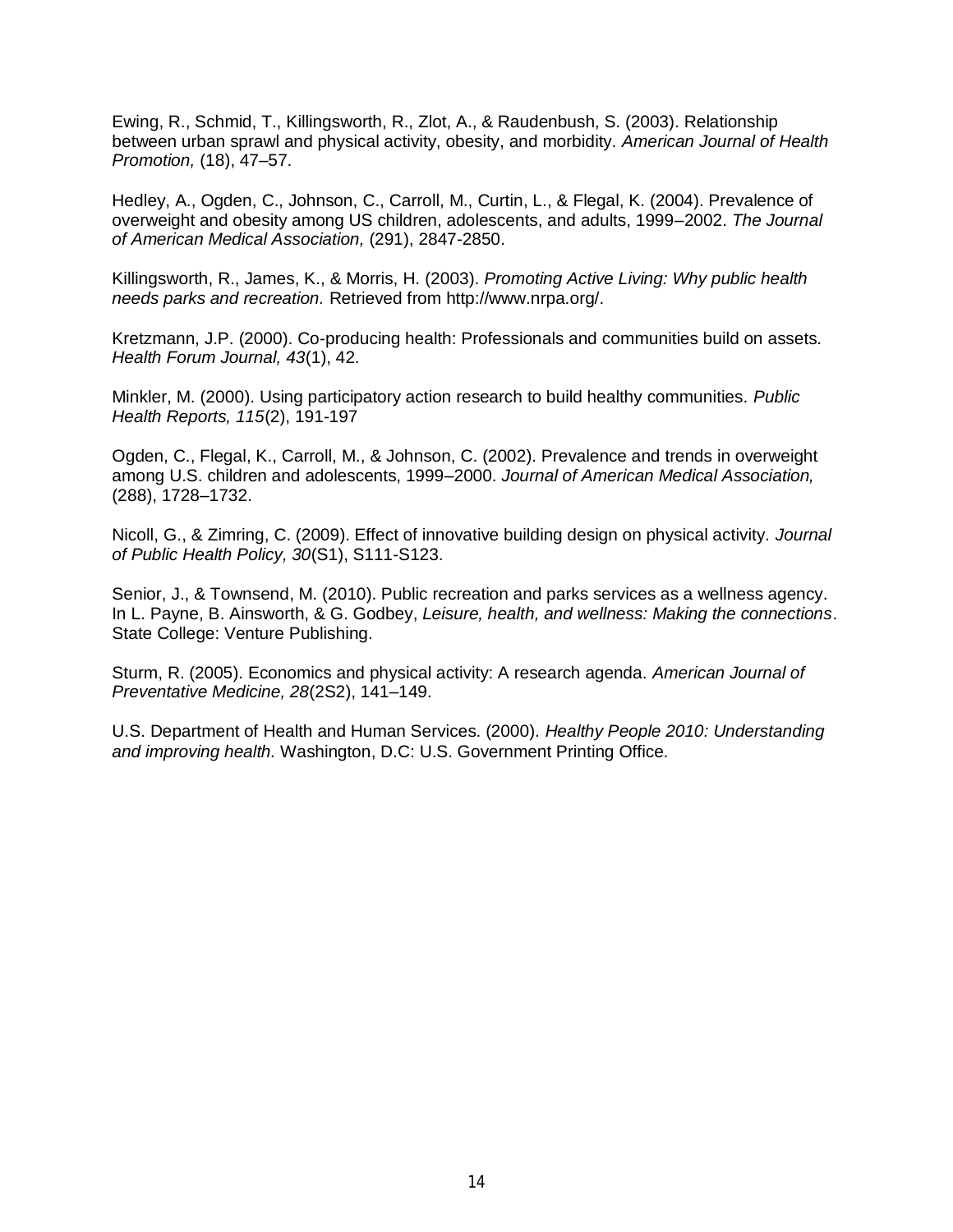## **Section 2: The public health imperative: Promoting health and preventing lifestyle-related illness and disease**

*By Terrance Robertson (Northwest Missouri State University), Matthew Symonds (Northwest Missouri State University), Michael P. Muehlenbein (Indiana University)*

#### **Learning Objectives**

- 1. To identify three key facts on the indices of obesity and cardiovascular disease, nationally and in Indiana.
- 2. To conduct a self-check inventory on your own risk factors to disease.
- 3. To conceptualize three aspects of a supportive built environment that could contribute to changing life-styles and healthy living.
- 4. To comprehend the Communication Intervention Program and Evaluation (C.I.P.E.) model.
- 5. To utilize the Communication Intervention Program and Evaluation (C.I.P.E.) model to determine the health issue or problem in one's locale and to design an effective program to address that issue or problem.

## **Learning Outcomes**

At the end of this section, participants will be able to:

- 1. Describe why park and recreation professionals should be concerned with public health.
- 2. Know where to access sources of current and accurate public health information.
- 3. Describe health-related concerns that public health officials, educators, and others are working on to help prevent lifestyle related illnesses and diseases.
- 4. Describe some of the health problems of Indiana's adults.
- 5. Describe a conceptual model to help explain the relationship between individuals, their environment, and resources which are relative to their behavioral choices.
- 6. Describe personal health risk factors that the readers' possess or that members of their families' possess.
- 7. Summarize potential outcomes for the citizens of Indiana if no successful health interventions are implemented.

## **State of the problem**

To put in clear terms, the majority of the United States population is now overweight or obese (Flegal et al., 1998; Flegal et al., 2002). Poor nutrition and lack of physical activity account for at least 14% of all deaths in the United States (Variyam et al., 1996). Despite the fact that we know how to prevent obesity and cardiovascular disease, these rates have increased significantly over the past few decades. According to 2009 data from the Behavioral Risk Factor Surveillance System (Centers for Disease Control and Prevention, 2009), 36.2% of adults nationwide are overweight, 27.2% are obese, 49.4% do not practice the recommended amount of weekly physical activity, 24.2% do not participate in any physical activities, and 76.5% do not consume the recommended five servings of fruits and vegetables daily. Similarly, according to 2009 data from the Youth Risk Behavior Surveillance system (Centers for Disease Control and Prevention, 2010), 15.8% of high school students nationwide are overweight, 12% are obese,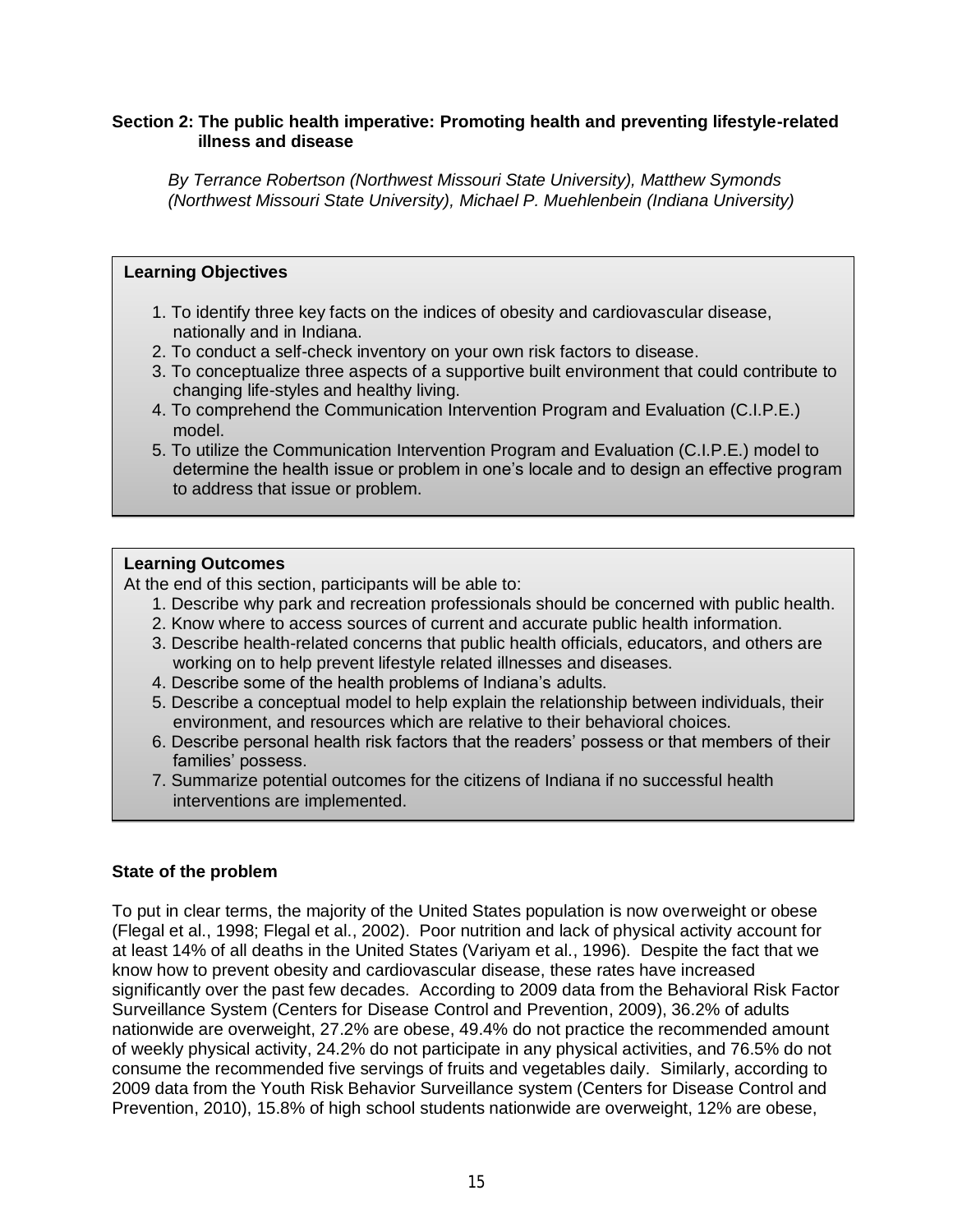only 18.4% participate in the recommended amount of weekly physical activity, 24.9% spend three or more hours per day on the computer (that is not school work), and 32.8% watch television for three or more hours per day. In 2005, the United States ranked 30th in infant mortality (MacDorman and Mathews, 2009).



Rates of obesity, Type 2 diabetes, and heart disease, all associated with poor eating habits and lack of physical activity, are increasing in children and young adults in the United States (U.S. Department of Health and Human Services, 2001), and obesity is associated with four of the top ten leading causes of death (National Institutes of Health, 1998). Data from NHANES surveys (1976-1980 and 2003-2006) show that the prevalence of obesity for children and youth has increased: for those aged 2–5 years, prevalence increased from 5% to 12.4%; for those aged 6- 11 years, prevalence increased from 6.5% to 17%; and for those aged 12–19 years, prevalence increased from 5% to 17.6% (Hedley et al., 2004; Ogden et al., 2002; Ogden et al., 2008). Overweight children tend to remain overweight in adulthood (Whitaker et al., 1997), and children of overweight parents tend have low physical activity levels (Sallis et al., 2000), producing an intergenerational effect.

All of this can have enormous economic costs (Colditz, 1999). Approximately 75% of the nation's total health care costs are incurred by treating lifestyle-related chronic diseases (Centers for Disease Control and Prevention, 2004). Obesity costs may have reached as high as over \$90 billion in 2002 dollars (Finkelstein et al., 2003). Coupled with other factors, like a rapidly aging population (Kinsella and Velkoff, 2001), the trend towards more to managed carelike structures for Medicaid programs (Galewitz, 2010) and (unless things change) an ever-

"The first wealth is health."

Ralph Waldo Emerson Poet, lecturer and essayist 1803-1882

increasing number of uninsured or underinsured individuals/families, the argument that personal, community, and population health will be a leading issue of our time has merit.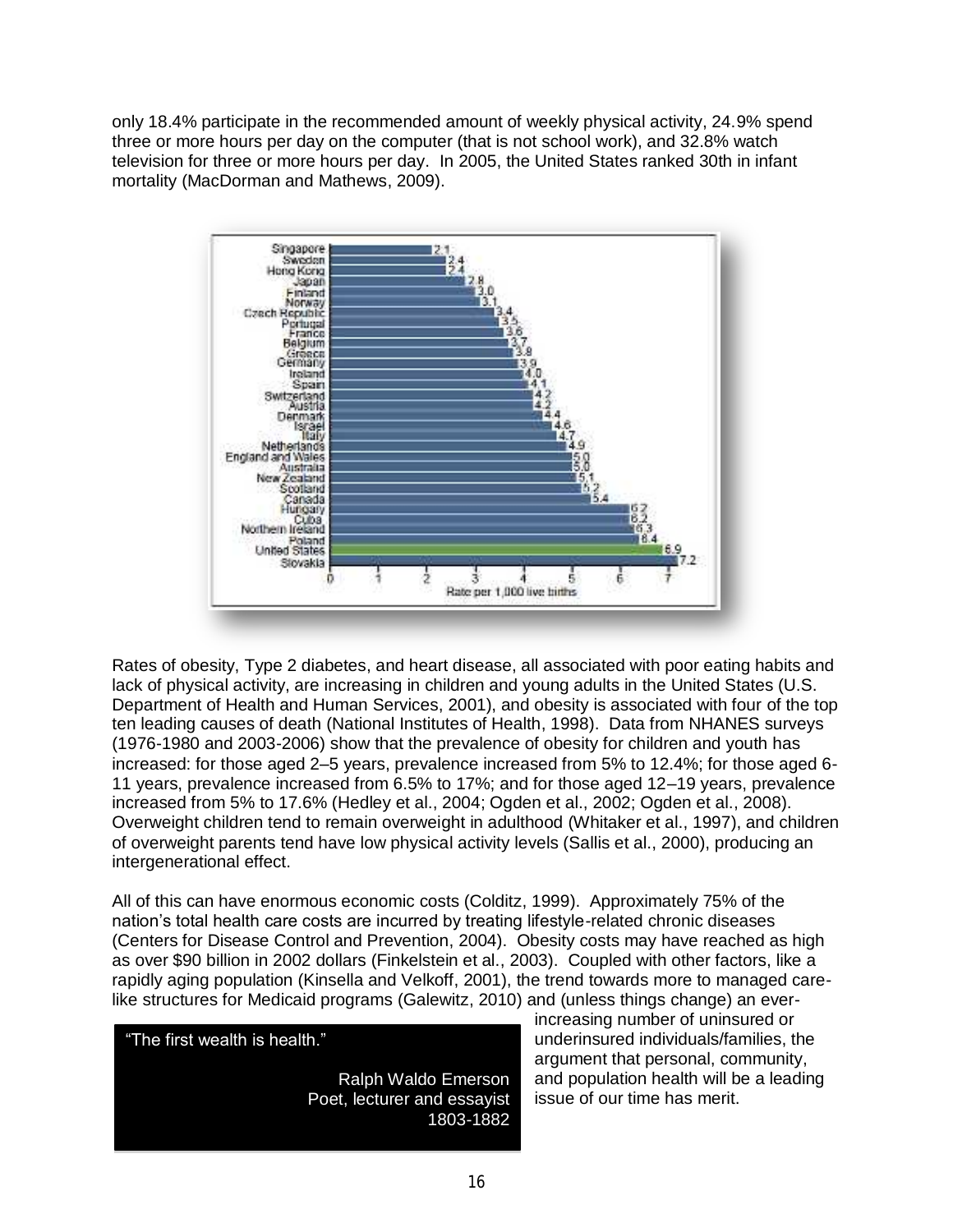**Activity 2.1:** Be honest about your own risk factors!

Age:

Gender/sex:

Race/ethnicity:

Height:

Weight:

Body mass index:

Body build type (slight, medium, large):

Number of days per week of moderate/vigorous activity:

Total cholesterol:

High-density lipoproteins:

Low-density lipoproteins:

Triglycerides:

Blood pressure:

Fasting glucose:

Hours of sleep per night:

Waist circumference:

Number of alcoholic beverages consumed per day:

Tobacco use:

Number of servings of fruits and vegetables consumed per day:

Annual physical examinations:

Seatbelt usage: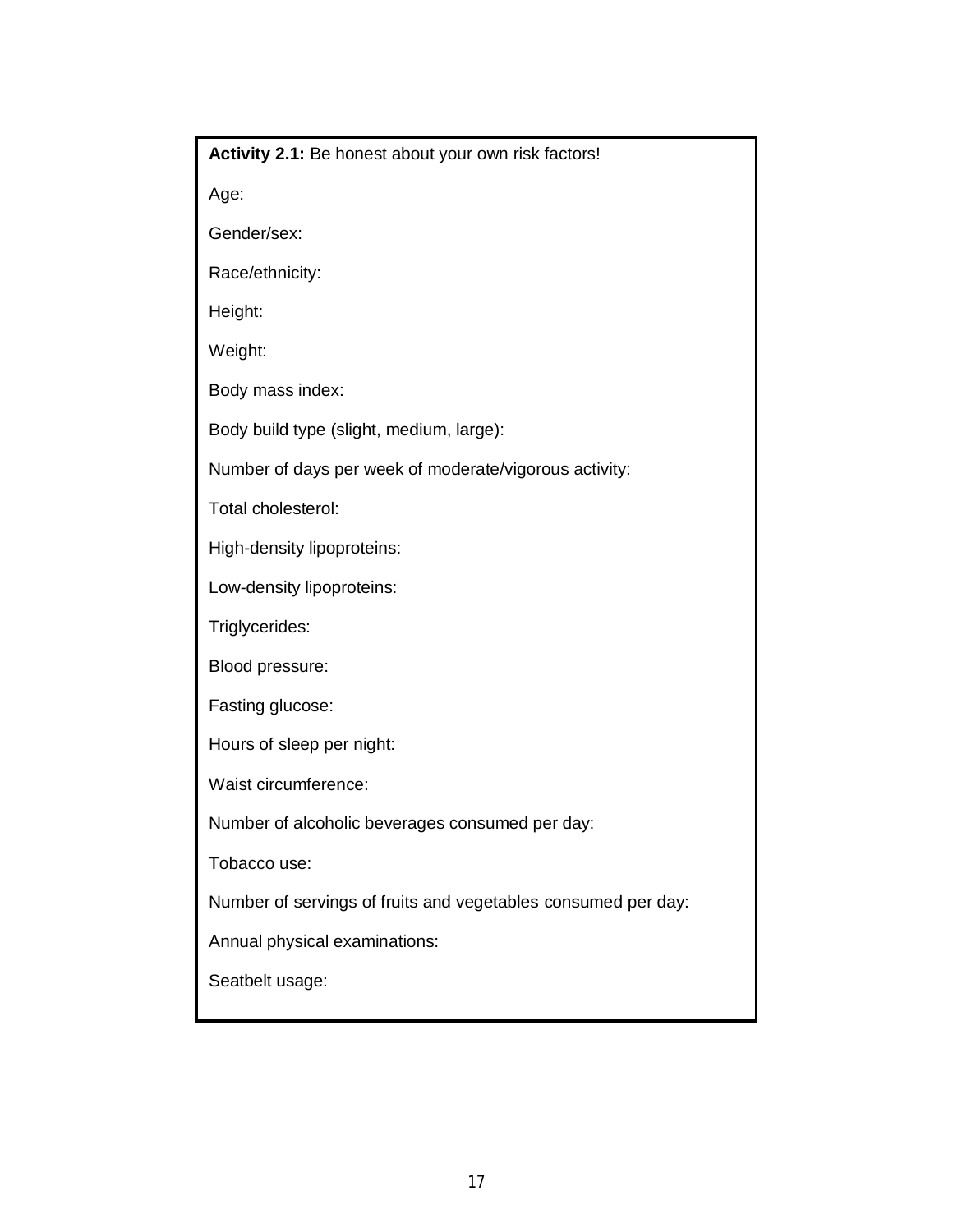## **Indiana?s health**

Indiana-specific data are interesting to consider in this context, not least of all because our primary Healthy Communities model has been developed using Indiana data. Over 20% of Indiana adults are current smokers, over 75% consume less than five fruits or vegetables per day, and over 50% have less than 30 or more minutes of moderate physical activity on five or more days per week, or have less than 20 or more minutes of vigorous physical activity on three or more days per week (Centers for Disease Control and Prevention, 2009). Moreover, in 2008 nearly one in five Hoosiers did not have health care and report a lack of access to environmental factors that could positively affect their health.

| Number of deaths per leading cause in Indiana, 2007:                                                                                                                                                                                                                                               |                                                                                                       |
|----------------------------------------------------------------------------------------------------------------------------------------------------------------------------------------------------------------------------------------------------------------------------------------------------|-------------------------------------------------------------------------------------------------------|
| Heart disease:<br>Cancer:<br>Stroke (cerebrovascular diseases):<br>Chronic lower respiratory diseases:<br>Accidents (unintentional injuries):<br>Alzheimer's disease:<br>Diabetes:<br>Influenza and Pneumonia:<br>Nephritis, nephrotic syndrome and nephrosis:<br>Septicemia:<br>(Xu et al., 2010) | 616,067<br>562,875<br>135,952<br>127,924<br>123,706<br>74,632<br>71,382<br>52,717<br>46,448<br>34,828 |
|                                                                                                                                                                                                                                                                                                    |                                                                                                       |

## **Factors influencing healthy behaviors**

Changing health behaviors of youth is a necessary prerequisite for a future healthy state and national population and economy (U.S. Department of Health and Human Services, 1996). Even moderate changes in major health behaviors such as smoking, fruit and vegetable consumption, physical activity, and alcohol consumption have been shown to have significant benefits for improved health and reduced mortality (Kvaavik et al., 2010). Of the behaviors that are a matter of lifestyle choices, nutrition and activity level are two key elements of maintaining a positive health status. There are clear public health benefits of physical activity in children and adults (Haapanen et al., 1997). It improves muscle strength and bone health (Malina et al., 2004), improves mood (Strong et al., 2005) decreases risk of cardiovascular disease in adulthood (ibid) and improves blood lipids and pressure and glucose metabolism (Riddoch, 1998). The developmental benefits of these activities are clear and should be prioritized (Pellegrini and Bohn, 2005; Sallis and MacKenzie, 1991).

Because activity during adolescence predicts activity as adults (Tammelin et al., 2003), we must find better ways to promote a 'broad leisure repertoire' so that children may continue to participate as they age (Bocarro et al., 2008). Organized sport provides a valuable opportunity for intensive exercise (Katzmarzyk and Malina, 1998). However, participation in organized sports for non-advanced athletes decreases dramatically throughout adolescence due to a number of reasons, including the development of new social relationships, changes in body image, and even general changes in attitude towards physical education and activity (i.e., changes in leisure identity) (Allison et al., 1999; Koplan et al., 2005; Trudeau and Shephard, 2005).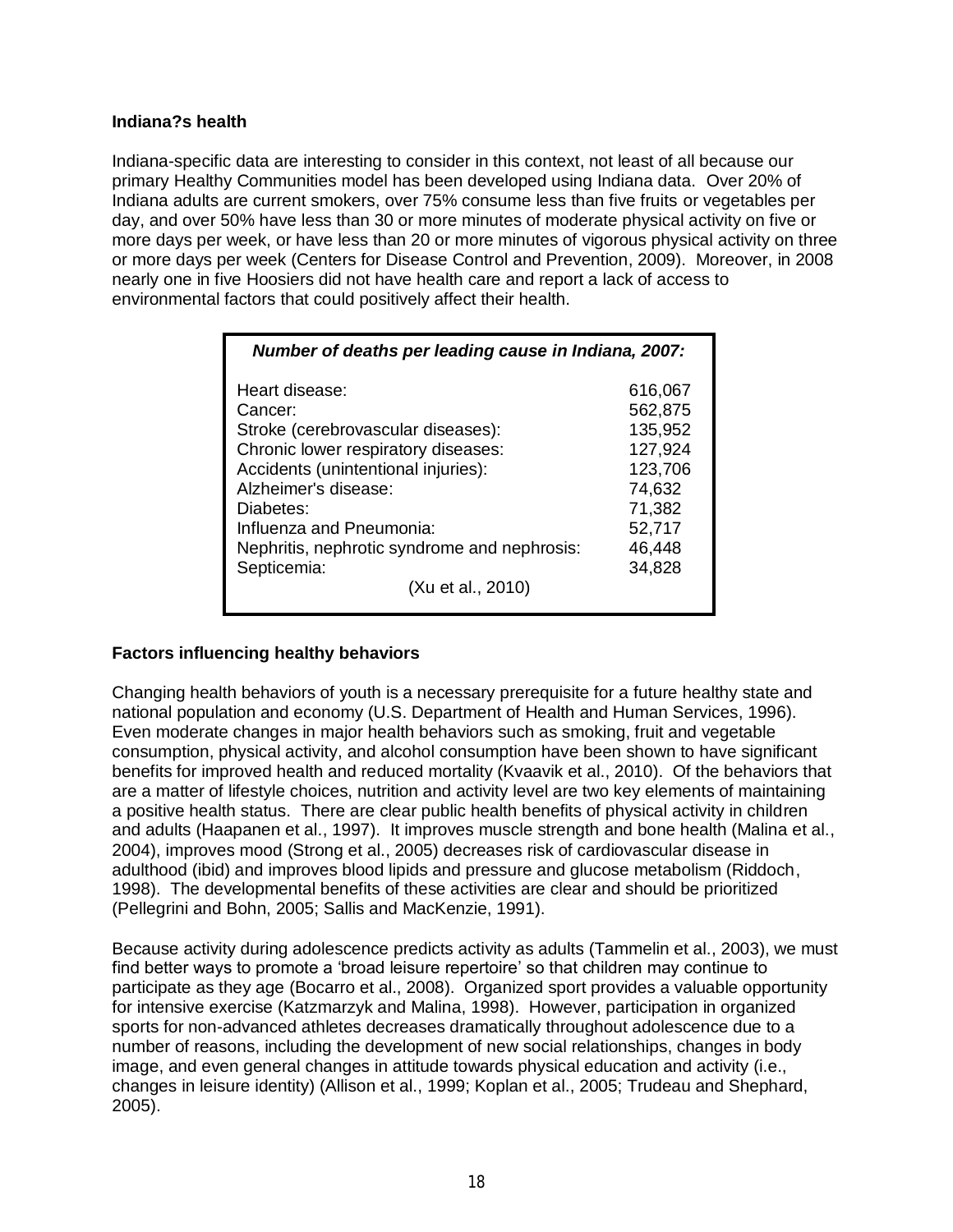The interaction of several factors contributes to one's participation in health behaviors, including age, socio-economic status, ethnicity, gender, environment, and parental engagement. For example, children are more likely to participate in athletic activities if their parents do (Kremarik, 2000). Schools can also provide an excellent environment for students to develop important health literacy. Schools play a key role in the development of healthy communities, not only by educating students about health and physical activity but also through developing partnerships in the community. For example, a revised health and physical education curriculum in Ontario, Canada is focused on helping students learn to make healthy choices and is centered on five fundamental principles: (1) schools, families, and communities should support student learning; (2) physical activity is a key component of student learning; (3) physical and emotional safety is a prerequisite for learning; (4) learning is student-centered and skill-based; and (5) learning is balanced, integrated, and connected to real life (OHPEA, 2010).

## *Health literacy*

Health literacy is defined in Healthy People 2010 as: "The degree to which individuals have the capacity to obtain, process, and understand basic health information and services needed to make appropriate health decisions." Traditionally underserved populations – the elderly, minority, and immigrant populations, low-income individuals, and those with chronic mental or physical health conditions – are those most likely in need of health literacy support.

Healthy behaviors lead to improved quality of life, decreased risk for morbidity and mortality, and lower cost of health insurance.

(U.S. Department of Health and Human Services, 2000)

## **Roles of parks and recreation**

Despite the clear benefits of physical activity in youth (Bassuk and Manson, 2005), less than 10% of elementary schools provide daily physical education classes (Burgeson et al., 2001). In 2009, only 56.4% of high school students went to physical education classes on one or more days in an average week when they were in school (Centers for Disease Control and Prevention, 2010). Getting youth involved in physical activities, and subsequently changing other health-related behaviors, requires a better assessment of both access to and utilization of public parks and recreation assets and affordances. As of 2008, there were 14,347 public parks and recreation agencies which provided services to more than 75 million youth in the United States (U.S. Census Bureau, 2008). However, the relationship between utilization of public parks and recreation assets and affordances by youth and health improvement (prevention of obesity, diabetes, cardiovascular disease, etc.) is surprisingly equivocal. There exists a paucity of empirical evidence to support claims of the impact of public parks and recreation programs have on youth health outcomes. Although the results of a plethora of studies are still mixed, it appears that children without access to parks or playgrounds are at higher risk of being overweight (Singh et al., 2010).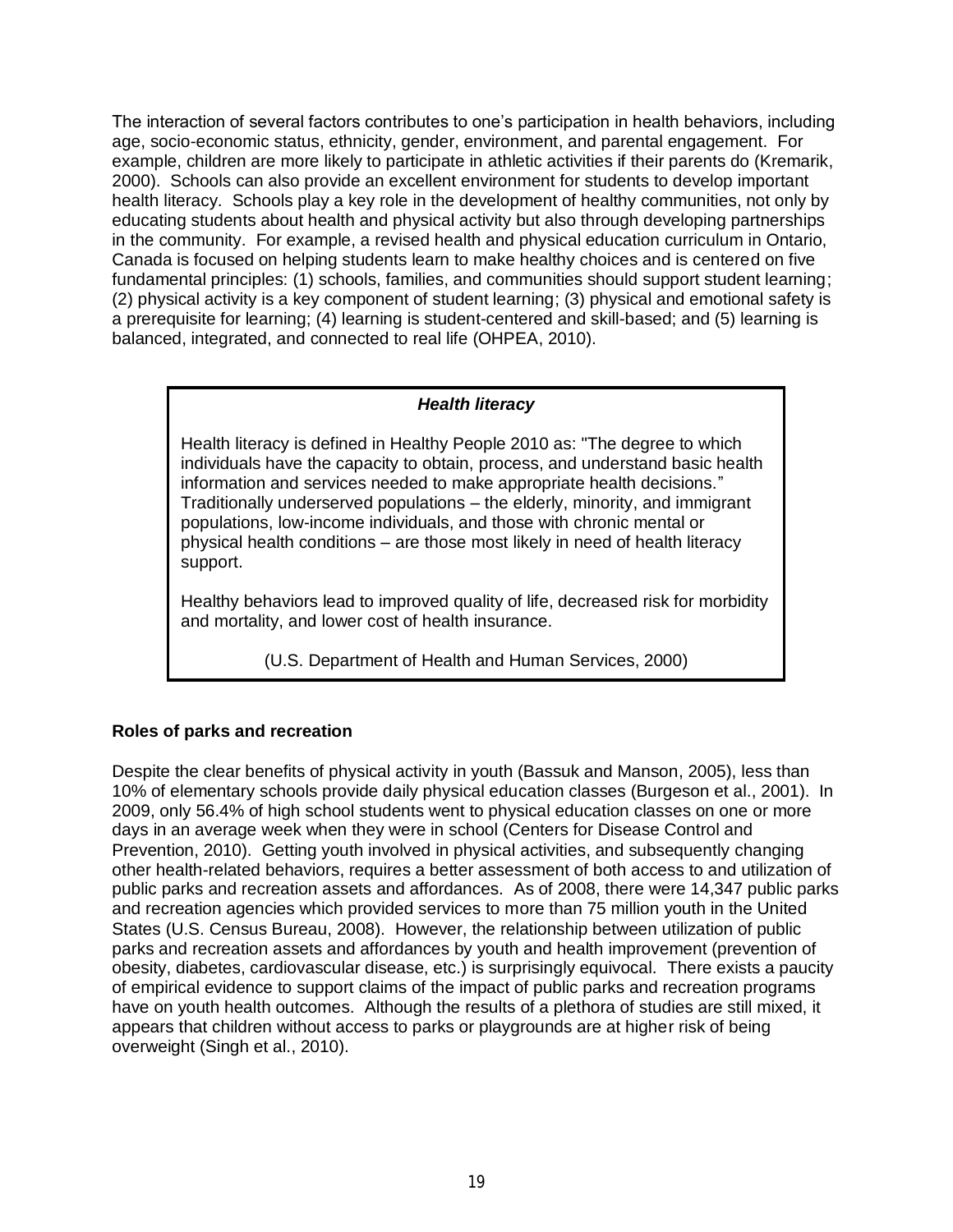Park usage depends upon several factors, including quality and availability (Ries et al., 2009) and safety concerns, particularly in urban populations (Babey et al., 2008). The number of parks within a 0.75 mile radius of a home is directly associated with increased metabolic equivalent values in high school students (Pate et al., 2008). Availability of commercial physical activity-related facilities is related to frequency of vigorous exercise among adolescents (Powel et al., 2007). Children and adolescents with access to recreational facilities and programs near their homes are more active than those without such access (Sallis et al., 2000), and walkability of a neighborhood and access to local markets with fresh food predicts increased activity and decreased obesity in children (Sallis and Glanz, 2006). In contrast, privatization of youth sport programs contributes to social inequalities in participation and thus risk of obesity (Delva et al., 2007).

For children and adults alike, the likelihood of participating in physical activities is largely determined by the surrounding built environment (Brownson et al., 2006; Heath et al., 2006). A general socioecological model suggests that social and ecological (i.e., built environment) factors shape personal choices for participation in physical activity and other healthy behaviors. The built environment can encourage or discourage physical activity (Sallis and Owen, 1996). Future work requires a broader focus on the socioecological determinants of health behaviors (Stokols, 1996). It is critically important to measure the health of individuals and communities holistically and ecologically by considering physical, mental, social, political, and environmental measures of physical activity, well-being, and improving quality of life (Peter, 2005). Collaborative relationships must be sought between public health professionals, leisure scientists and government officials (Henderson and Bialeschki, 2005). Of paramount importance is the need to examine and measure the dynamic influence of governmental policies, fiscal resources and allocations, assets/affordances, as well as demographic, geographic, and epidemiologic variables unique to the community. It is likely that through careful system analysis and the utilization of management models that the nation's public park and recreation agencies may serve as a catalyst in creating, managing, and sustaining healthy communities (Godbey et al., 2005).

‖Leave all the afternoon for exercise and recreation, which are as necessary as reading. I will rather say more necessary because health is worth more than learning."

> Thomas Jefferson 3rd U.S. President, author of the Declaration of Independence 1762-1826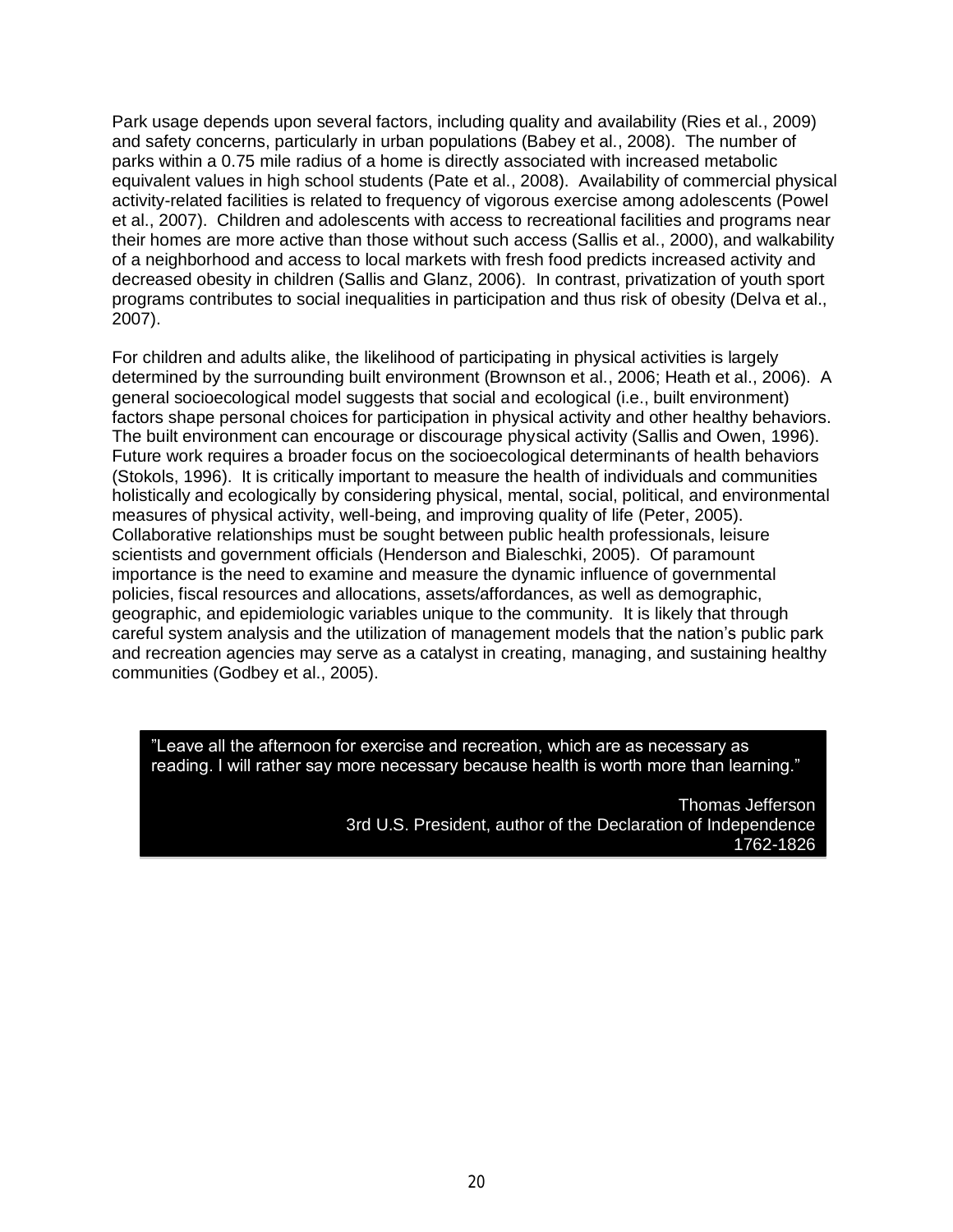#### *Paradoxes to consider*

- 1. At a time when being "green" (environmental health, reducing waste and dependence on depleting resources) has become popular, why have regulatory taxes gone up? (http://www.heritage.org/research/reports/2010/03/red-tape-risingregulation-in-the-obama-era)
- 2. At a time when we are concerned publicly with the increase in violence and violent crimes, why are mixed martial arts becoming so popular? (http://washingtonexaminer.com/search/apachesolr\_search/increasing%20mma% 20folllowing)
- 3. At a time when obesity is commonly recognized as an epidemic, why are profits for fast food restaurants still stable and or increasing? (http://www.biz2success.com/2010/10/qa-what-types-of-legal-businessoperations-yield-the-highest-profit-margins/)

**Activity 2.2:** Apply the following Communication Intervention Program and Evaluation (C.I.P.E.) model (adapted from Bensley and Brookings-Fisher 2003) for program development and evaluation based on levels of intervention.

A. Identify and research a health-related issue or problem in your community or region.

|                     | B. Utilizing your issue or problem, complete a program development matrix based on the |
|---------------------|----------------------------------------------------------------------------------------|
| following workflow. |                                                                                        |

| Step #1<br>Context                                                                | situations.                                                                                                                                                                                                                                     |                                                                                                                            |                                                                                                      |                                                                                                       | Defining the problem In some instances; these data already exist. However, each community has varied.<br>needs, challenges, and opportunities. We need to collect, analyze, and evaluate data from our particular |                                                                 |                            |  |
|-----------------------------------------------------------------------------------|-------------------------------------------------------------------------------------------------------------------------------------------------------------------------------------------------------------------------------------------------|----------------------------------------------------------------------------------------------------------------------------|------------------------------------------------------------------------------------------------------|-------------------------------------------------------------------------------------------------------|-------------------------------------------------------------------------------------------------------------------------------------------------------------------------------------------------------------------|-----------------------------------------------------------------|----------------------------|--|
| Step $#2$<br>Establish<br><b>Outcomes</b>                                         | What is our message? Based on our data, how can we address the problem(s). What do we want<br>individuals in our communities to know or be able to do? Are we looking for increased health literacy or<br>are we focused on changing behaviors? |                                                                                                                            |                                                                                                      |                                                                                                       |                                                                                                                                                                                                                   |                                                                 |                            |  |
| Step $#3$<br>ktentify.<br>Strategies<br>And<br>Resources                          | Disseminating<br>Information<br>for greater.<br>health literacy<br>and informed<br>decisions.                                                                                                                                                   | Informing.<br>Policy that<br>may affect<br>the built<br>environment<br>or health-<br>related policy<br>in our<br>community | Mobilizing<br>Community<br>Effort to<br>make the<br><b>ISSUE &amp; focus</b><br>for our<br>community | Developing<br>and<br>Delivering<br><b>Programs</b><br>to address<br>specific.<br>identified<br>needs. | Working with<br>Health<br>Services to<br>address issues                                                                                                                                                           | What Resources are<br>Available? Financial<br>Human, Facilities |                            |  |
| Step #4<br>Choose the<br>Appropriate<br>Setting                                   | Schools                                                                                                                                                                                                                                         | Worksätes:                                                                                                                 | Parks and<br>Recreation<br><b>Departments</b>                                                        | Health Care<br>l'rowiders                                                                             | Neighborhoods                                                                                                                                                                                                     | Horrico<br>Delivery                                             | Саттиліку<br>Organizations |  |
| Step #5<br>identify the<br>Delivery<br>Type                                       | Person to<br>Person                                                                                                                                                                                                                             | Small Group                                                                                                                | Large Group<br>or<br>Organization-<br>Wide                                                           | Media                                                                                                 | Technology                                                                                                                                                                                                        |                                                                 |                            |  |
| Step #6<br>Choose the<br>Method of<br>Delivery.<br>and Data<br>Collection<br>Plan | Press.<br>conference.<br>news release.<br>advertising.<br>billioards.                                                                                                                                                                           | Small or<br>Large Group<br>l'resentations<br>uг<br>Interventions                                                           | One on one<br>counseling,<br>intervention.<br>training.<br><b>ISKINGERY</b><br>prescription          | Web pages,<br>Social<br>media (i.e.<br><b>Facebook</b><br>and Twiller).                               | Utilize Best Practices for Program:<br>Deliveryl                                                                                                                                                                  |                                                                 |                            |  |
| Step #7<br>Data<br>Collection<br>and<br>Evaluation.                               |                                                                                                                                                                                                                                                 |                                                                                                                            |                                                                                                      | Return to Step 1.                                                                                     | Evaluate program effectiveness and plan for future programs, services, and interventions.                                                                                                                         |                                                                 |                            |  |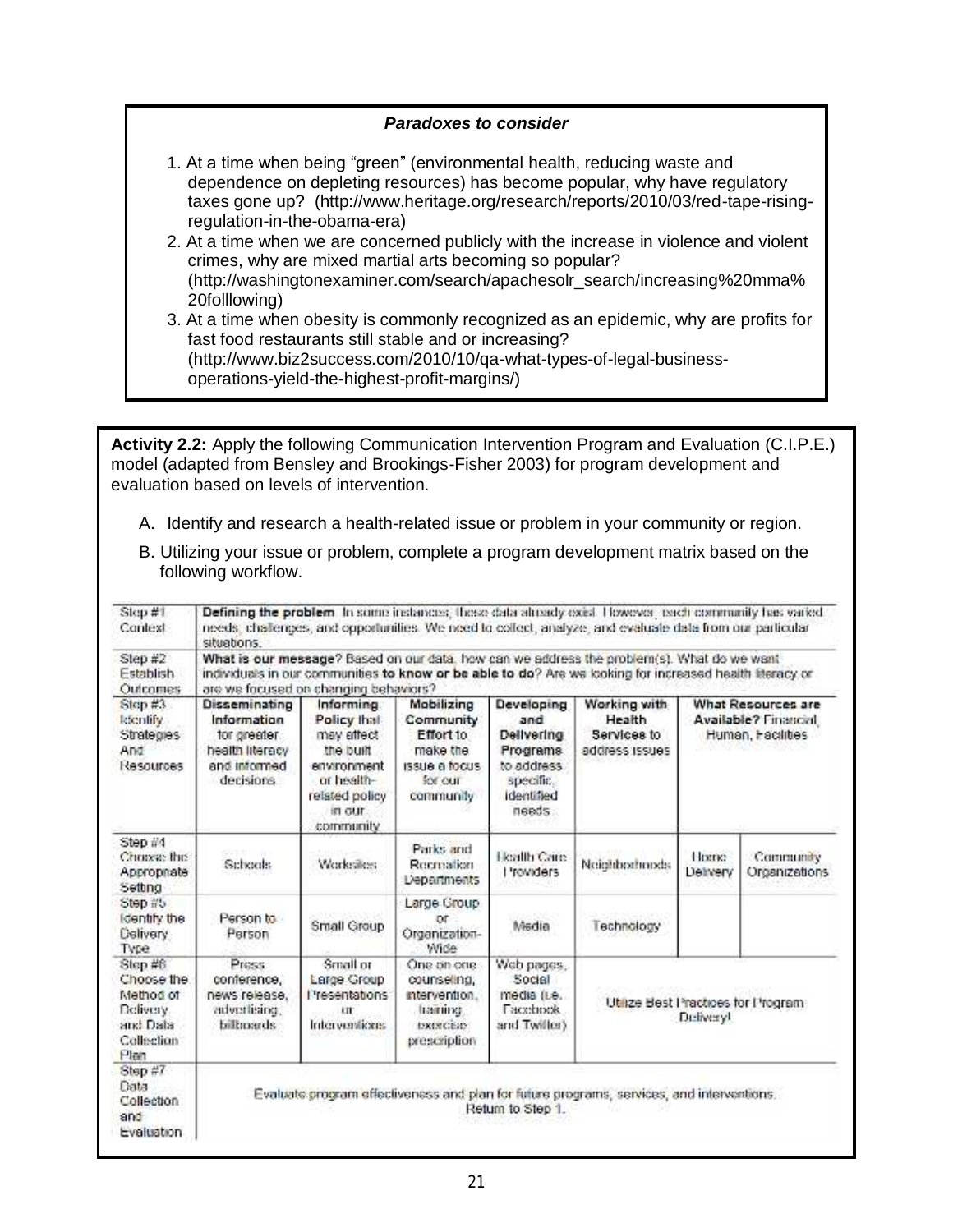#### **Web resources**

American College Health Organization: [http://www.acha.org/info\\_resources/hc2010.cfm](http://www.acha.org/info_resources/hc2010.cfm) Association for Community Health:<http://www.communityhlth.org/> Centers for Disease Control:<http://www.cdc.gov/healthycommunitiesprogram/> Costs of obesity:<http://www.cdc.gov/obesity/causes/economics.html> General health facts;<http://www.cdc.gov/nchs/fastats/lcod.htm> Department of Health and Human Services:<http://www.hhs.gov/> Healthy Campus: [http://www.acha.org/info\\_resources/hc2010.cfm](http://www.acha.org/info_resources/hc2010.cfm) Healthy People:<http://www.healthypeople.gov/2010/default.htm> Healthy People 2020 draft proposed objectives:

<http://www.healthypeople.gov/2010/hp2020/Comments/default.asp> Interagency Governmental Health site:<http://www.health.gov/> Kaiser Family Foundation:<http://www.kff.org/> Municipal Research and Service Center:

<http://www.mrsc.org/Subjects/HumanServices/healthyWhat.aspx> Obesity rates:<http://www.cdc.gov/obesity/data/trends.html#State> Office of Disease Prevention and Health Promotion:<http://odphp.osophs.dhhs.gov/> Robert Wood Johnson Foundation:<http://www.healthykidshealthycommunities.org/> State health facts:<http://www.statehealthfacts.org/profileglance.jsp?rgn=16> State efforts:

California: http://www.calendow.org/CHC/;<http://www.healthycity.org/> ;

<http://www.healthycommunitiesinstitute.com/>

Colorado:<http://www.hmcnews.org/coloradocenter.html>

Massachusetts:<http://www.preventionworks.org/index.php>

Uninsured:<http://www.kff.org/uninsured/upload/7806-03.pdf> Well: [http://www.well.com/~bbear/hc\\_articles.html](http://www.well.com/~bbear/hc_articles.html)

World Health Organization: [http://www.euro.who.int/en/what-we-do/health-topics/environmental](http://www.euro.who.int/en/what-we-do/health-topics/environmental-health/urban-health/activities/healthy-cities)[health/urban-health/activities/healthy-cities](http://www.euro.who.int/en/what-we-do/health-topics/environmental-health/urban-health/activities/healthy-cities)

## **References**

Allison, K.R., Dwyer, J.J.M., & Makin, S. (1999). Perceived barriers to physical activity among high school students. *Preventive Medicine,* 28, 608-614.

Babey, S.H., Hastert, T.A., Yu, H., & Brown, E.R. (2008). Physical activity among adolescents. When do parks matter? *American Journal of Preventive Medicine, 34*(4), 345-348.

Bassuk, S.S., Manson, J.E. (2005). Epidemiological evidence for the role of physical activity in reducing risk of type 2 diabetes and cardiovascular disease. *Journal of Applied Physiology*, 99, 1193-1204.

Bocarro, J., Kanters, M.A., Casper, J., & Forrester, S. (2008). School physical education, extracurricular sports, and lifelong active living. *Journal of Teaching in Physical Education*, 27, 155-166.

Bensley, R.J., & Brookings-Fisher, J. (2003). *The health communication process model. Community health education methods*. Sudbury, MA: Jones and Bartlett.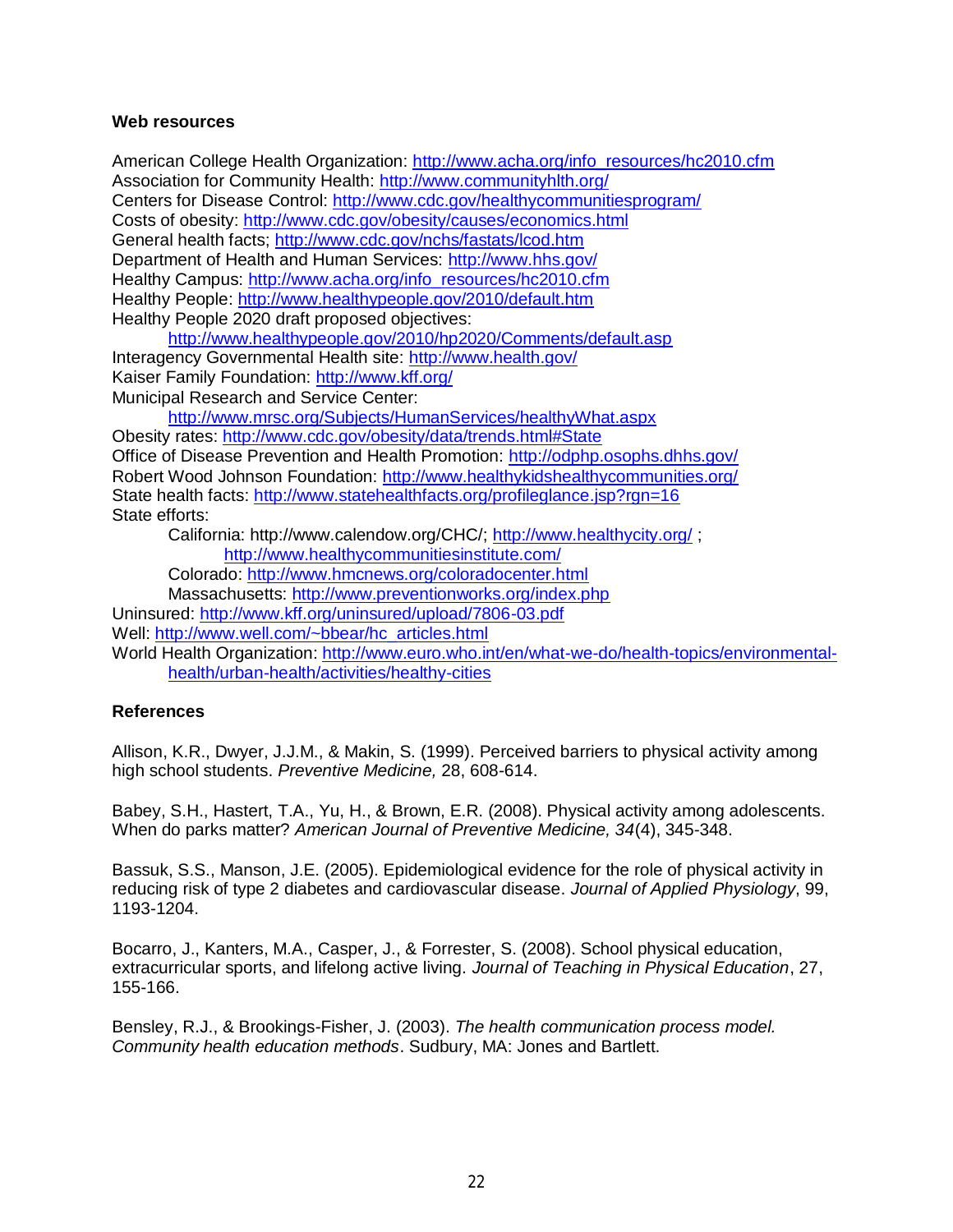Brownson, R.C., Haire-Joshu, D., & Luke, D.A. (2006). Shaping the context of health: a review of environmental and policy approaches in the prevention of chronic diseases. *Annual Review of Public Health,* 27,341–70.

Burgeson, C.R., Wechsler, H., Brener, N.D., Young, J.C., & Spain, C.G. (2001). Physical education and activity: Results from the School Health Policies and Programs Study, 2000. *Journal of School Health,* 71, 279–293.

Centers for Disease Control and Prevention. (2004). *The burden of chronic diseases and their risk factors ? National and state perspectives.* Atlanta, GA: U.S. Department of Health and Human Services, Centers for Disease Control and Prevention.

Centers for Disease Control and Prevention. (2009). *Behavioral Risk Factor Surveillance System Survey Data*. Atlanta, Georgia: U.S. Department of Health and Human Services, Centers for Disease Control and Prevention.

Centers for Disease Control and Prevention. (2010). Youth Risk Behavior Surveillance – United States, 2009. *Morbidity and Mortality Weekly Report, 59(*SS-5), 1-142.

Colditz, G.A. (1999). Economic costs of obesity and inactivity. *Medicine and Science in Sports and Exercise*, 31(11S), S663–667.

Delva, J., Johnston, L.D., O'Malley, P.M. (2007). The epidemiology of overweight and related lifestyle behaviors: Racial/ethnic and socioeconomic status differences among American youth. *American Journal of Preventive Medicine, 33*(4), S178–S186.

Flegal, K.M., Carroll, M.D., Kuezmarski, R.J., & Johnson, C.L. (1998). Overweight and obesity in the United States: Prevelance and trends, 1960-1994. *International Journal of Obesity,* 22, 39-47.

Flegal, K.M., Carroll, M.D., Ogden, C.L., & Johnson, C.L. (2002). Prevalence and trends in obesity among U.S. adults, 1999-2000. *Journal of the American Medical Association, 288*(14), 1723-1727.

Galewitz, P. (2010). Medicaid programs turn to managed care. *USA Today*, Friday November 12, Section B, 1B.

Godbey, G.C., Caldwell, L.L., Floyd, M., & Payne, L.L. (2005). Contributions of leisure studies and recreation and park management research to the active living agenda. *American Journal of Preventative Medicine, 28*(2S2), 150-158.

Haapanen, N., Miilunpalo, S., Pasanen, M., Oja, P., & Vuori, I. (1997). Association between leisure time physical activity and 10-year body mass change among working-aged men and women. *International Journal of Obesity, 21*(4), 288-296.

Heath, G.W., Brownson, R.C., Kruger, J. (2006). The effectiveness of urban design and landuse and transport policies and practices to increase physical activity: a systematic review. *Journal of Physical Activity and Health, 3*(1S), S55–S76.

Hedley, A.A., Ogden, C.L., Johnson, C.L., Carroll, M.D., Curtin, L.R., & Flegal, K.M. (2004). Prevalence of overweight and obesity among US children, adolescents, and adults, 1999–2002. *Journal of the American Medical Association, 291*, 2847-2850.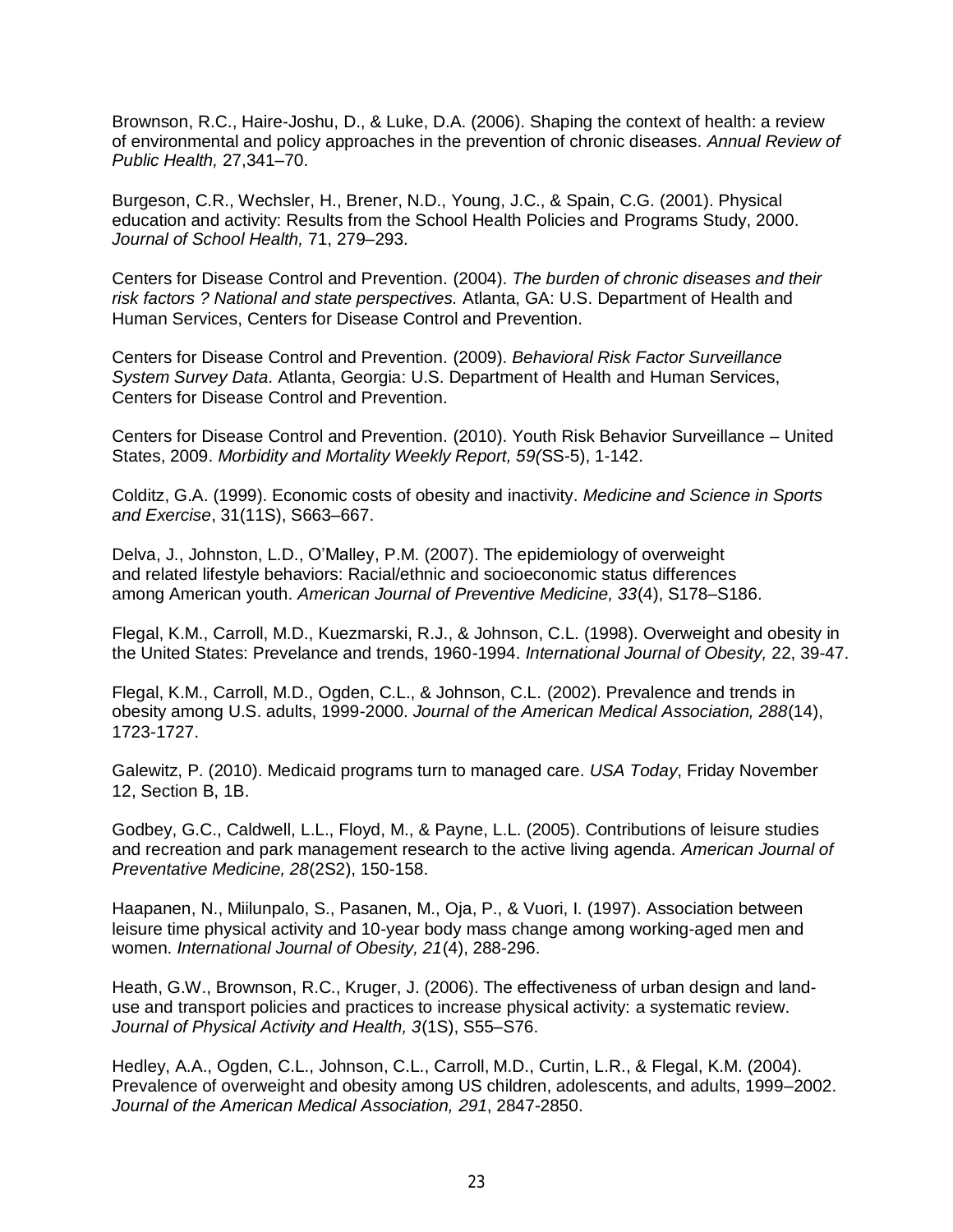Henderson, K.A., & Bialeschki, M.D. (2005). Leisure and active lifestyles: research reflections. *Leisure Sciences, 27*, 355–366.

Katzmarzyk, P.T., & Malina, R.M. (1998). Contribution of organized sport's participation to estimated daily energy expenditure in youth. *Pediatric Exercise Science, 10*, 378–386.

Kvaavik, E., Baty, G.D., Ursin, G., Huxley, R., & Gale, C.R. (2010). Influence of individual and combined health behaviors on total and cause-specific mortality in men and women. *Archives of Internal Medicine, 170*(8), 711-718.

Kinsella, K., & Velkoff, V. (2001). *U.S. Census Bureau. An aging world: 2001*. Washington, DC: U.S. Government Printing Office, series P95/01-1.

Koplan, J.P., Liverman, C.T., & Kraak, V.I. (2005). *Preventing childhood obesity: Health in the balance.* Washington, DC: The National Academies Press.

Kremarik, F. (2000). A family affair: children's participation in sports. *Canadian Social Trends,* 11, 20-24.

MacDorman, M.F., & Mathews, T.J. (2009). *Behind international rankings of infant mortality: How the United States compares with Europe.* NCHS data brief, no 23. Hyattsville, MD: National Center for Health Statistics.

Malina, R.M., Bouchard, C., & Bar-Or, O. (2004). *Growth, maturity, and physical activity*. Champaign, IL: Human Kinetics.

National Institutes for Health. (1998). *Obesity education initiative: Clinical guidelines on the identification, evaluation, and treatment of overweight and obesity in adults, the evidence report*. NIH Publication No. 98-4083. Bethesda, Maryland: U.S. Department of Health and Human Services.

Ogden, C.L., Carroll, M.D., & Flegal, K.M. (2008). High body mass index for age among US children and adolescents, 2003–2006. *Journal of the American Medical Association,* 299, 2401- 2405.

Ogden, C.L, Flegal, K.M, Carroll, M.D, & Johnson, C.L. (2002). Prevalence and trends in overweight among U.S. children and adolescents, 1999–2000. *Journal of the American Medical Association,* 288, 1728-1732.

OPHEA. (2010). Building health and physical literacy for schools and communities across Ontario. *Physical & Health Education Journal, 76*(2), 28-31.

Pate, R.R., Colabianchi, N., Porter, D., Almeida, M.J., Lobelo, F., & Dowda, M. (2008). Physical activity and neighborhood resources in high school girls. *American Journal of Preventive Medicine, 34*(5), 413-419.

Pellegrini, A.D., & Bohn, C.M. (2005). The role of recess in children's cognitive performance and school adjustment. *Educational Researcher, 34*, 13–17.

Peter, K. (2005). All is one: Healthy communities and a sustainable future. *Community Development Journal, 40*(4), 447-452.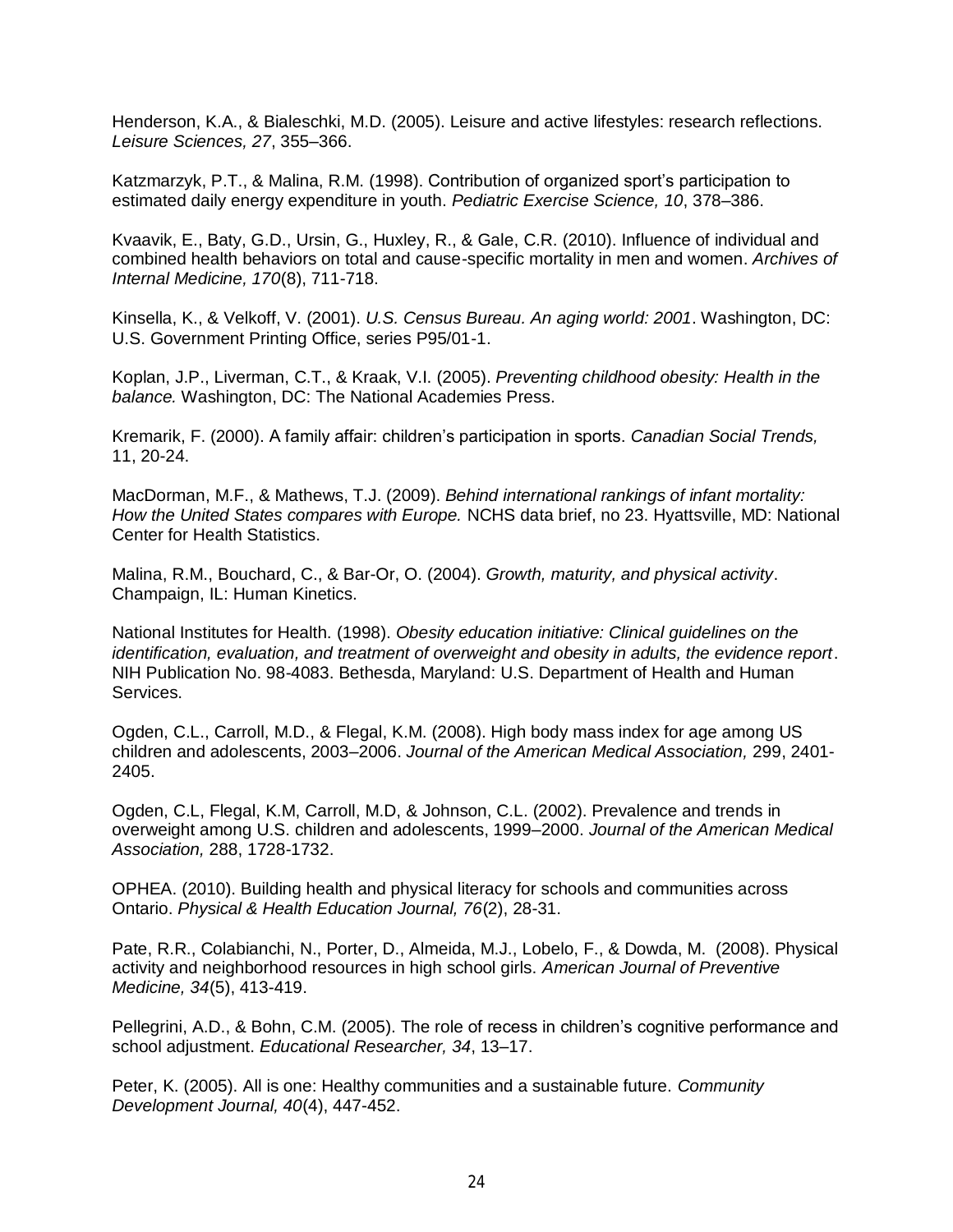Powell, L.M., Chaloupka, F.J., Slater, S.J., Johnston, L.D., & O'Malley, P.M. (2007). The availability of local-area commercial physical activity-related facilities and physical activity among adolescents. *American Journal of Preventive Medicine, 33*(4S), S292-S300.

Riddoch, C. (1998). Relationships between physical activity and health in young people. In S. Biddle, J. Sallis, & N. Cavill (Eds.). Young and active? Young People and Health-Enhancing Physical Activity: Evidence and Implications (17–49). London: Health Education Authority.

Ries, A.V., Voorhees, C.C., Roche, K.M., Gittelsohn, J., Yan, A.F., & Astone, N.M. (2009). A quantitative examination of park characteristics related to park use and physical activity among urban youth. *Journal of Adolescent Health, 45*, S64-S70.

Sallis, J.F., Prochaska, J.J., & Taylor, W.C. (2000). A review of correlates of physical activity of children and adolescents. *Medicine and Science in Sports and Exercise, 32*(5), 963-975.

Sallis, J.F., & Glanz, K. (2006). The role of built environments in physical activity, eating, and obesity in children. *The Future of Children, 16*(1), 89-108.

Sallis, J., & McKenzie, T.L. (1991). Physical education's role in public health. *Research Quarterly for Exercise and Sport, 62*, 124–137.

Sallis, J.F., & Owen, N. (1996). Ecological models. In K. Glanz, F.M. Lewis, & B.K. Rimer (Eds.), *Health behavior and health education: Theory, research, and practice* (2nd ed.), (pp. 403–424). San Francisco: Jossey-Bass.

Sallis, J.F., Prochaska, J.J., & Taylor, W.C. (2000). A review of correlates of physical activity of children and adolescents. *Medicine and Science in Sports and Exercise, 32*(5), 963–975.

Singh, G.K., Siahpush, M., & Kogan, M.D. (2010). Neighborhood socioeconomic conditions, built environments, and childhood obesity. *Health Affairs, 29*(3), 503-512.

Stokols, D. (1996). Translating social ecological theory into guidelines for community health promotion. *American Journal of Health Promotion, 10*(4), 282–298 .

Strong, W., Malina, R.M., Blimkie, C.J.R., Daniels, S.R., Dishman, R.K., & Gutin, B. (2005). Evidence-based physical activity for school-age youth. *Journal of Pediatrics, 146*, 732–737.

Tammelin, T., Nayha, S., Hills, A.P., Jarvelin, M.-R. (2004). Adolescent participation in sports and adult physical activity. *American Journal of Preventive Medicine, 24*(1), 22–28.

Trudeau, F., & Shephard, R.J. (2005). Contribution of school programs to physical activity levels and attitudes in children and adults. *Sports Medicine, 35*(2), 89-105.

U.S. Department of Health and Human Services. (1996). Physical activity and health: A report of the Surgeon General. Atlanta, GA: U.S. Department of Health and Human Services, Centers for Disease Control and Prevention, National Center for Chronic Disease Prevention and Health Promotion.

U.S. Department of Health and Human Services. (2001). The surgeon general's call to action to prevent and decrease overweight and obesity. Rockville, MD: U.S. Department of Health and Human Services, Public Health Service, Office of the Surgeon General.